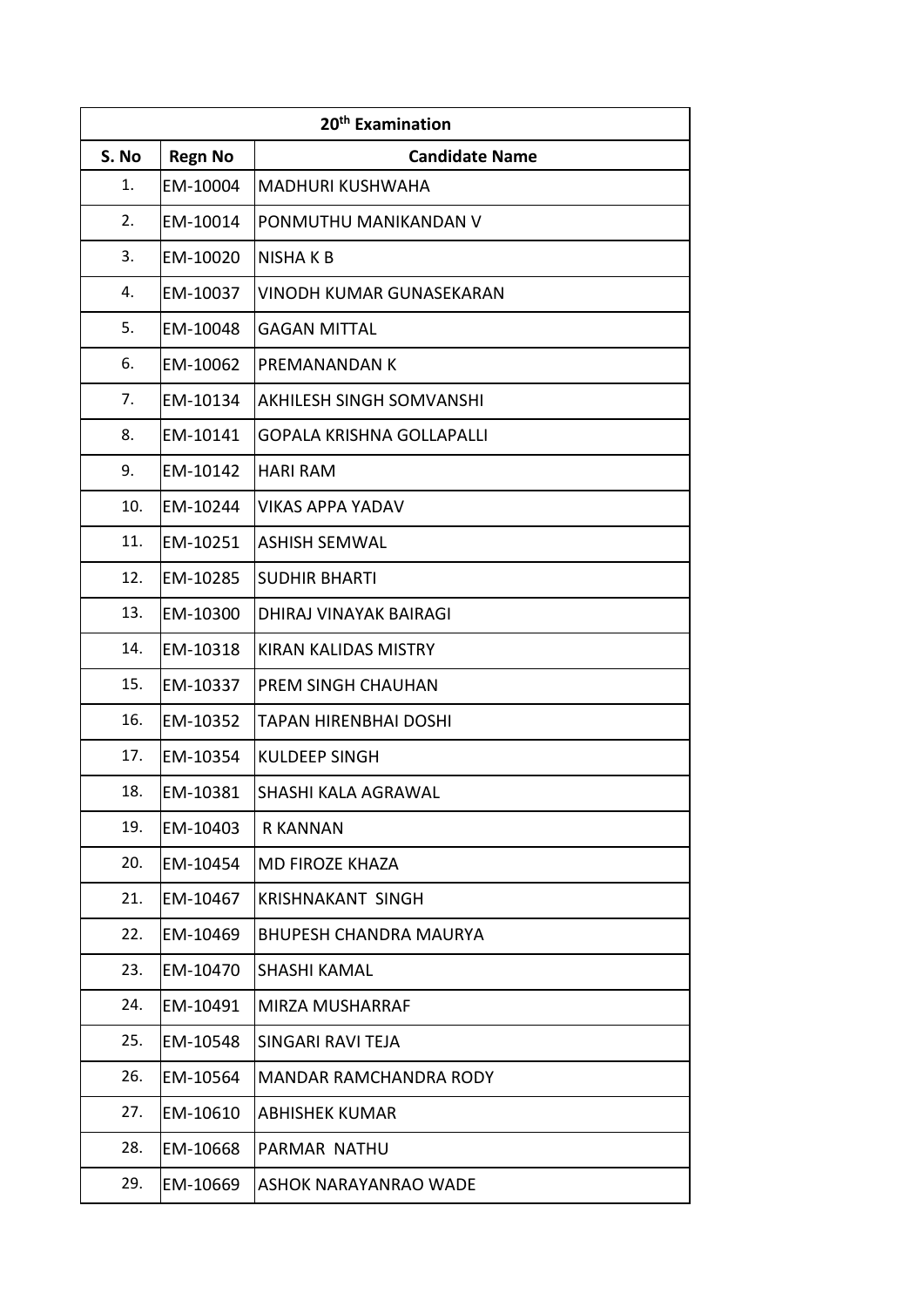| 20 <sup>th</sup> Examination |                |                                  |
|------------------------------|----------------|----------------------------------|
| S. No                        | <b>Regn No</b> | <b>Candidate Name</b>            |
| 30.                          | EM-10701       | <b>DEEPAK</b>                    |
| 31.                          | EM-10706       | <b>VINOTH SELVARAJ</b>           |
| 32.                          | EM-10731       | <b>ANIL KUMAR</b>                |
| 33.                          | EM-10735       | <b>ANKIT SHRIVASTAVA</b>         |
| 34.                          | EM-10751       | <b>SNEHASISH GHOSH</b>           |
| 35.                          | EM-10785       | <b>MITTARPAL SINGH SETHI</b>     |
| 36.                          | EM-10831       | <b>SELLAMUTHU K</b>              |
| 37.                          | EM-10833       | SUBRAMANIAKUMAR                  |
| 38.                          | EM-10910       | S ASHVIN                         |
| 39.                          | EM-10924       | <b>SHIRSHAD T K</b>              |
| 40.                          | EM-10925       | THASEESHKUMAR A.S                |
| 41.                          | EM-10933       | PRASHANT KUMAR                   |
| 42.                          | EM-10941       | <b>ANKUR BISEN</b>               |
| 43.                          | EM-10942       | <b>CHANDAN KUMAR</b>             |
| 44.                          | EM-10945       | <b>AJAY NAHAR</b>                |
| 45.                          | EM-10956       | <b>PRASHANT TYAGI</b>            |
| 46.                          | EM-10958       | <b>VIJAY SWAMY</b>               |
| 47.                          | EM-10967       | <b>SACHIN</b>                    |
| 48.                          | EM-10985       | <b>ANKIT KUMAR RANA</b>          |
| 49.                          | EM-11037       | <b>NAVNEET KUMAR</b>             |
| 50.                          | EM-11073       | <b>MALKA SRINIVAS</b>            |
| 51.                          | EM-11083       | <b>SARIDE SAI BABJI</b>          |
| 52.                          | EM-11117       | NATARAJU DASARI                  |
| 53.                          | EM-11134       | VALLURI MARUTHI MANIKANTA SAIRAM |
| 54.                          | EM-11138       | RAVI KUMAR KALVAPALLE            |
| 55.                          | EM-11139       | <b>GANESH LAL KUMAWAT</b>        |
| 56.                          | EM-11142       | <b>ARJUNA GORIPUTI</b>           |
| 57.                          | EM-11188       | SHWETA VERMA                     |
| 58.                          | EM-11190       | <b>VIVEK KUMAR YADAV</b>         |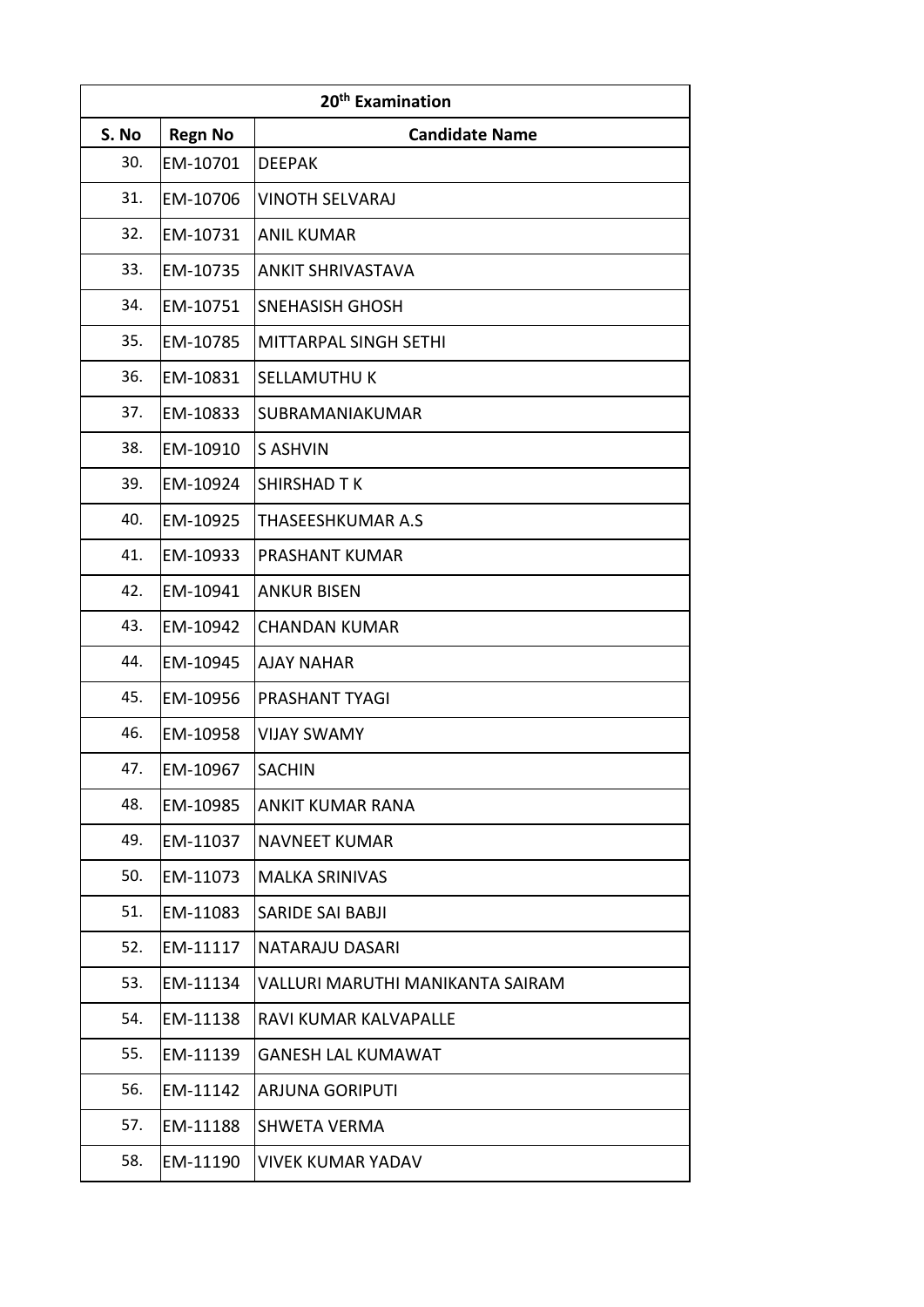| 20 <sup>th</sup> Examination |                |                                    |
|------------------------------|----------------|------------------------------------|
| S. No                        | <b>Regn No</b> | <b>Candidate Name</b>              |
| 59.                          | EM-11207       | PREMANGSHU SAHA                    |
| 60.                          | EM-11225       | <b>BIRANCHI NARAYAN DASH</b>       |
| 61.                          | EM-11238       | <b>ASHISH BABURAO SANKHE</b>       |
| 62.                          | EM-11243       | C SIVAKUMAR REDDY                  |
| 63.                          | EM-11282       | PRASHANT KASHINATH WAGHMARE        |
| 64.                          | EM-11313       | <b>AMIT</b>                        |
| 65.                          | EM-11346       | ARUN UNNIKANNAN                    |
| 66.                          | EM-11350       | <b>VARUN PARADKER</b>              |
| 67.                          | EM-11356       | <b>AYUSH KUMAR</b>                 |
| 68.                          | EM-11421       | <b>ASHUTOSH SHUKLA</b>             |
| 69.                          | EM-11456       | SHAILENDRASINGH RAJPUT             |
| 70.                          | EM-11457       | <b>DHEERAJ SHUKLA</b>              |
| 71.                          | EM-11475       | <b>GAURAV RAMESHCHANDRA KHARVA</b> |
| 72.                          | EM-6743        | SANDEEP KUMAR SETH                 |
| 73.                          | EM-6749        | <b>AVIK CHAKRABARTY</b>            |
| 74.                          | EM-6787        | <b>PVP BHASKARARAO</b>             |
| 75.                          | EM-6819        | <b>RAHUL BHASKER</b>               |
| 76.                          | EM-6832        | <b>ABIR RANJAN PAL</b>             |
| 77.                          | EM-7047        | MAHESWARLA SATYANARAYANA           |
| 78.                          | EM-7232        | SAIF AHMAD KURESHI                 |
| 79.                          | EM-7434        | <b>SWAROOP GUDIMITLA</b>           |
| 80.                          | EM-7607        | <b>ABHIJIT A KULKARNI</b>          |
| 81.                          | EM-7651        | SOUNDRARAJAN                       |
| 82.                          | EM-7656        | <b>MARIMUTHUT</b>                  |
| 83.                          | EM-7713        | DEEPAK SHARMA                      |
| 84.                          | EM-7742        | SANJIB KUMAR JENA                  |
| 85.                          | EM-7765        | <b>SURENDER RAM</b>                |
| 86.                          | EM-7830        | <b>SANJAY PRASAD</b>               |
| 87.                          | EM-7899        | VIJAYARAJAN                        |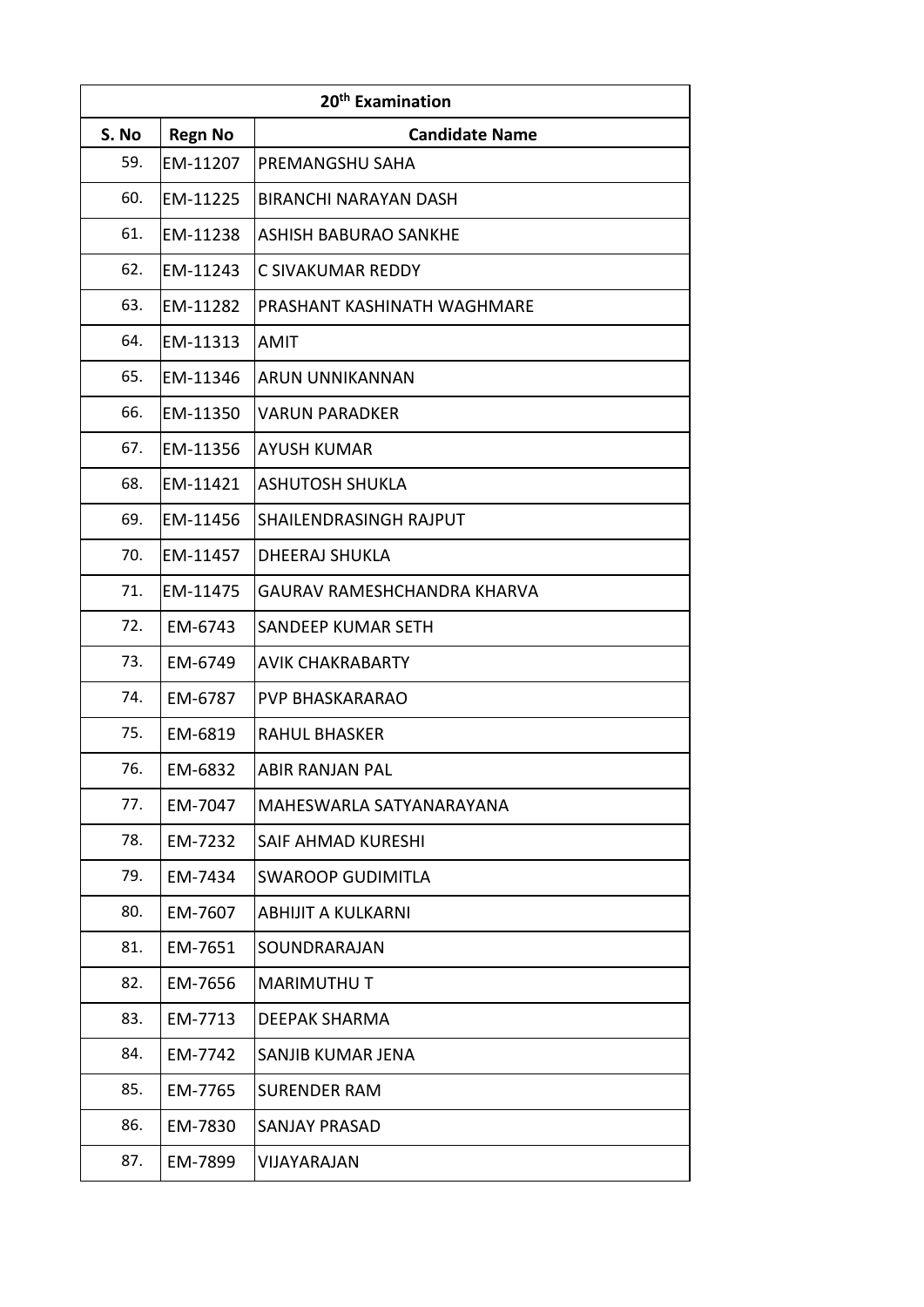| 20 <sup>th</sup> Examination |                |                                  |
|------------------------------|----------------|----------------------------------|
| S. No                        | <b>Regn No</b> | <b>Candidate Name</b>            |
| 88.                          | EM-7931        | <b>KASIVISWANATHAN S</b>         |
| 89.                          | EM-7945        | <b>ASHOK KUMAR DAS</b>           |
| 90.                          | EM-7977        | KOTARAJU ADAPA                   |
| 91.                          | EM-8143        | VANJIMUTHU                       |
| 92.                          | EM-8147        | <b>BADAL KIRAN MALLICK</b>       |
| 93.                          | EM-8197        | PRATYUSH RANJAN SAHU             |
| 94.                          | EM-8248        | <b>KAMLESH YADAV</b>             |
| 95.                          | EM-8300        | KOTESWARA RAO CH                 |
| 96.                          | EM-8339        | <b>KRUNAL PANCHAL</b>            |
| 97.                          | EM-8492        | SANDEEP KUMAR TRIPATHI           |
| 98.                          | EM-8546        | <b>K GUNASEKARAN</b>             |
| 99.                          | EM-8557        | <b>NITIN SINGHAL</b>             |
| 100.                         | EM-8698        | ARVIND KUMAR SHARMA              |
| 101.                         | EM-8810        | <b>DHAMOTHARAN S</b>             |
| 102.                         | EM-8853        | NAGESWARA RAO MAKALA             |
| 103.                         | EM-8898        | RAMAN VERMA                      |
| 104.                         | EM-8902        | <b>HIMANSHU SAXENA</b>           |
| 105.                         | EM-8930        | RAJESH SUNDARLAL KATHANE         |
| 106.                         | EM-8945        | PRASHANT H SHIVANAGI             |
| 107.                         | EM-8981        | <b>F.SABEER AHAMAD</b>           |
| 108.                         | EM-9063        | <b>AKASH N SONI</b>              |
| 109.                         | EM-9182        | <b>RAJENDRAN</b>                 |
| 110.                         | EM-9236        | <b>JAYWANT SHRIPATI PATIL</b>    |
| 111.                         | EM-9244        | RAJENDRA KUMAR                   |
| 112.                         | EM-9260        | RAMDAS KADAM                     |
| 113.                         | EM-9277        | <b>BALA NARAYANA SWAMY KATTA</b> |
| 114.                         | EM-9344        | <b>ANITH R</b>                   |
| 115.                         | EM-9347        | R SATHEESH KUMAR                 |
| 116.                         | EM-9388        | SANDEEP SHARMA                   |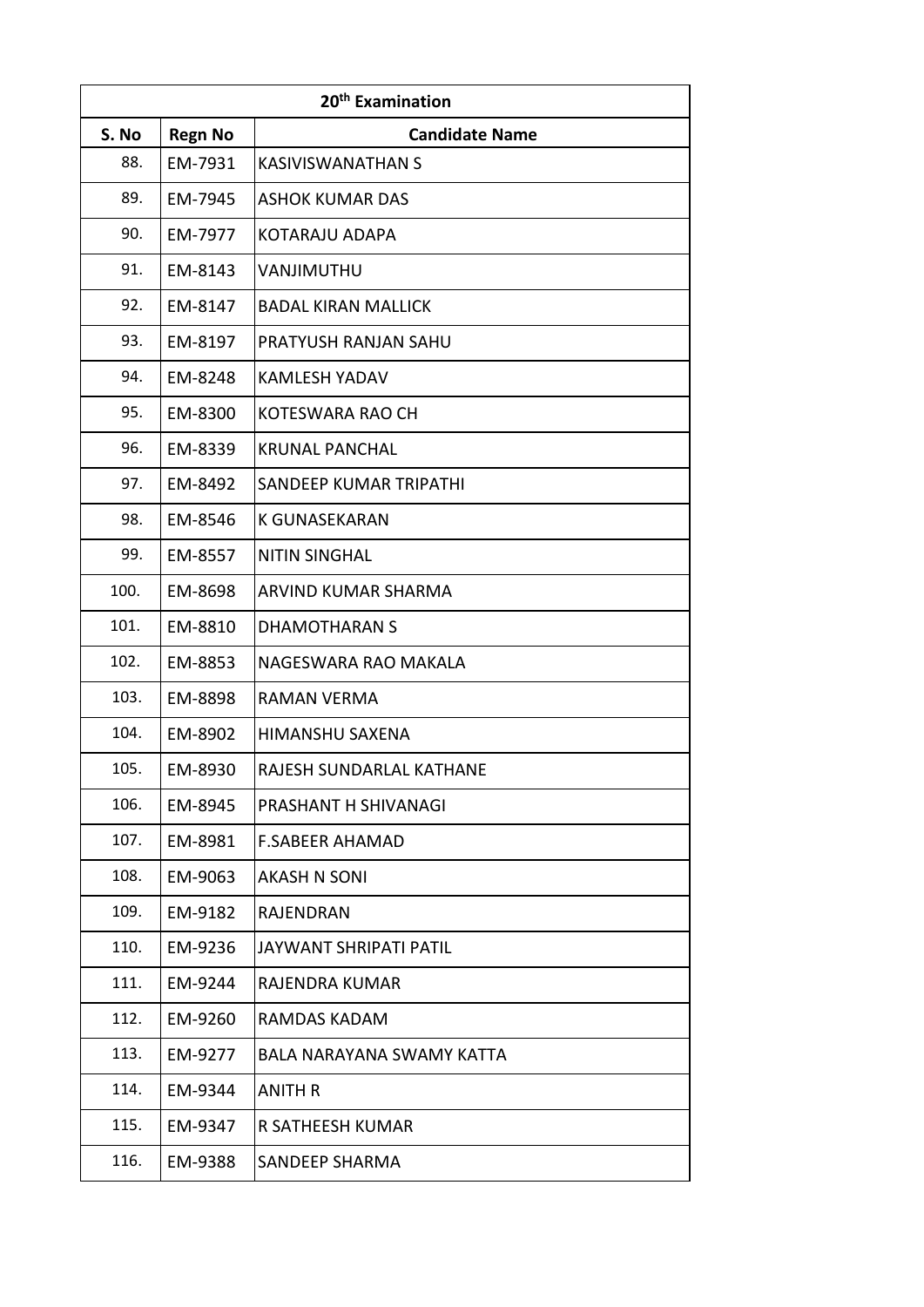| 20 <sup>th</sup> Examination |                |                                      |
|------------------------------|----------------|--------------------------------------|
| S. No                        | <b>Regn No</b> | <b>Candidate Name</b>                |
| 117.                         | EM-9395        | <b>FERNANDAZ FRANCIS M</b>           |
| 118.                         | EM-9420        | YEDUKONDALU YERRA                    |
| 119.                         | EM-9435        | TARUN SINGH                          |
| 120.                         | EM-9456        | <b>MANANKUMAR BIPINCHANDRA JOSHI</b> |
| 121.                         | EM-9482        | <b>SHIV TRIPATHI</b>                 |
| 122.                         | EM-9514        | <b>SAURAV GUPTA</b>                  |
| 123.                         | EM-9517        | CHAKRAPANI                           |
| 124.                         | EM-9532        | PINAL                                |
| 125.                         | EM-9553        | <b>BIPIN BIHARI SINGH</b>            |
| 126.                         | EM-9559        | SATYANARAYAN MANGAL                  |
| 127.                         | EM-9574        | <b>ANUJ AWASTHI</b>                  |
| 128.                         | EM-9579        | <b>JAYPAL</b>                        |
| 129.                         | EM-9606        | TUSHAR KRISHNA JOSHI                 |
| 130.                         | EM-9607        | <b>SHIVAJI MANDE</b>                 |
| 131.                         | EM-9643        | <b>VIGNESH JUTTY MANOHARAN</b>       |
| 132.                         | EM-9644        | SRINIVASAN                           |
| 133.                         | EM-9652        | <b>KARTHIKEYAN V</b>                 |
| 134.                         | EM-9666        | <b>MANVENDRA SINGH RATHORE</b>       |
| 135.                         | EM-9674        | <b>NILESH NAMDEV BHOLE</b>           |
| 136.                         | EM-9682        | <b>GAURAV RAO</b>                    |
| 137.                         | EM-9697        | ARDDHENDU SEKHAR MAHANA              |
| 138.                         | EM-9699        | PRASHANT CHAUDHARI                   |
| 139.                         | EM-9710        | ARUN KUMAR TUMMALA                   |
| 140.                         | EM-9717        | <b>B.RAJARAM</b>                     |
| 141.                         | EM-9721        | <b>SANDEEP MOHAN MANE</b>            |
| 142.                         | EM-9725        | UNDAMATLA U BHASKARA RAO             |
| 143.                         | EM-9734        | RAMAN NANDKISHOR SINGH               |
| 144.                         | EM-9743        | NAVNEET KUMAR HANDA                  |
| 145.                         | EM-9755        | SATISHKUMAR JAGDISH SINGH            |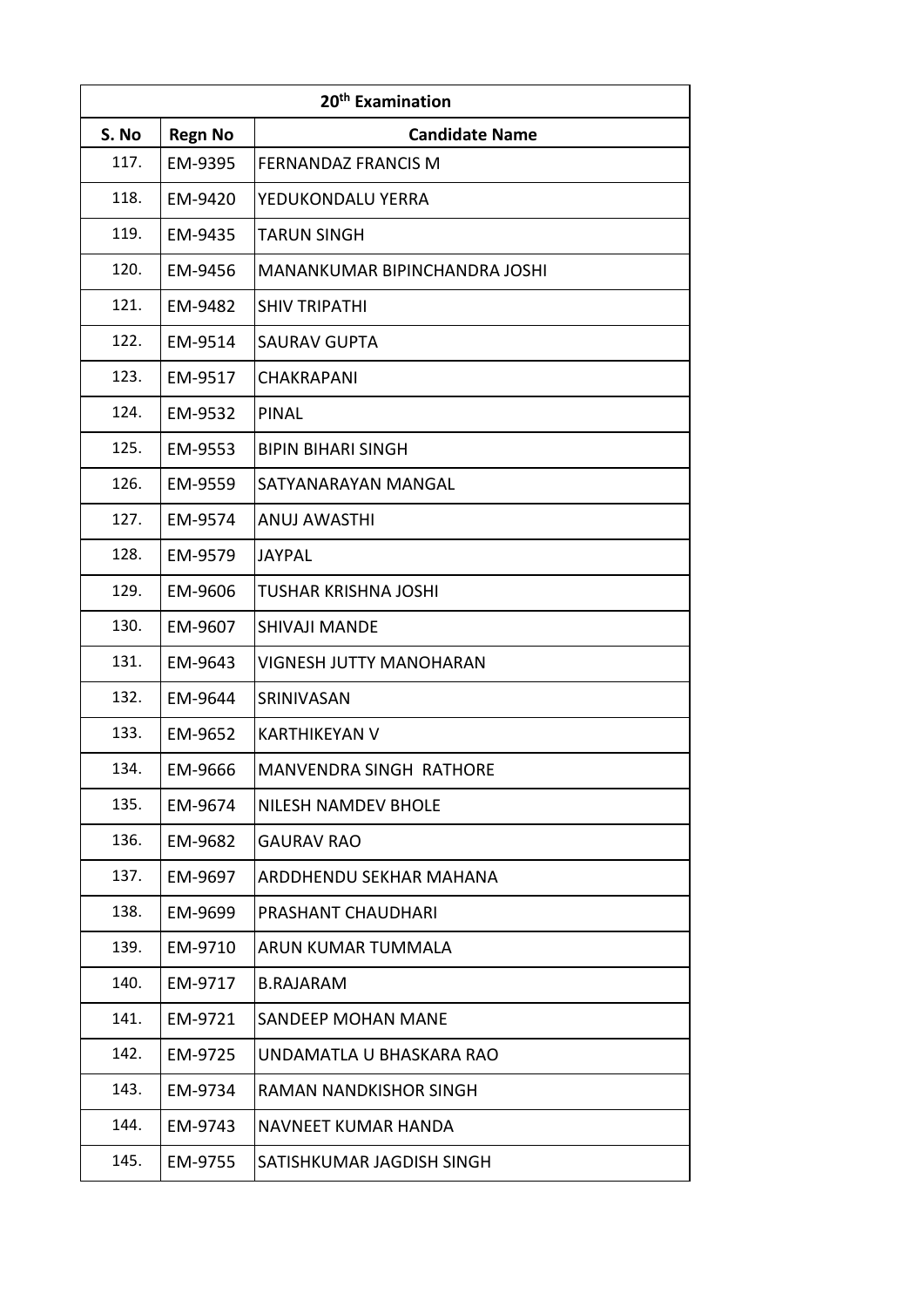| 20 <sup>th</sup> Examination |                |                                             |
|------------------------------|----------------|---------------------------------------------|
| S. No                        | <b>Regn No</b> | <b>Candidate Name</b>                       |
| 146.                         | EM-9756        | SUCHETA BHATTACHARYA                        |
| 147.                         | EM-9760        | <b>SUDHIR GAIKWAD</b>                       |
| 148.                         | EM-9763        | <b>S.SENTHIL KESAVAN</b>                    |
| 149.                         | EM-9765        | SANJAYKUMAR                                 |
| 150.                         | EM-9772        | <b>JOHNSON P.A</b>                          |
| 151.                         | EM-9775        | <b>NISHANT SINGH</b>                        |
| 152.                         | EM-9780        | GAJJAR VIPLAVKUMAR LALCHANDBHAI             |
| 153.                         | EM-9782        | <b>MAHESH KAPADI</b>                        |
| 154.                         | EM-9784        | GANESH SHIVAJI NIKAM                        |
| 155.                         | EM-9803        | <b>BIDYUT NANDI</b>                         |
| 156.                         | EM-9805        | KIRAN YALLA SATYA RAMA KRISHNA TUMMALAPALLI |
| 157.                         | EM-9807        | PRAVEEN KUMAR                               |
| 158.                         | EM-9808        | RANJIT SABARI R                             |
| 159.                         | EM-9828        | DHAWAL ASHOKRAO GODBOLE                     |
| 160.                         | EM-9853        | <b>SUMIT KUMAR SINGH</b>                    |
| 161.                         | EM-9857        | GAJANAN PARMESHWAR JAKAPURE                 |
| 162.                         | EM-9864        | <b>AMAR DILIPRAO THAKRE</b>                 |
| 163.                         | EM-9869        | PINTOO SARKAR                               |
| 164.                         | EM-9873        | DILIP DEKA                                  |
| 165.                         | EM-9874        | PARTHA GHOSH                                |
| 166.                         | EM-9897        | SHUBHAM CHANDRA                             |
| 167.                         | EM-9905        | <b>ABHISHEK SHARMA</b>                      |
| 168.                         | EM-9914        | <b>SUNIL KUMAR TRIPATHI</b>                 |
| 169.                         | EM-9961        | Y.SESHAGIRI RAO                             |
| 170.                         | EA-19438       | BHAVIN DEVSHIBHAI KANANI                    |
| 171.                         | EA-19644       | NARENDRA KUMAR                              |
| 172.                         | EA-20215       | <b>ASHISH MAROTRAO VYAWHARE</b>             |
| 173.                         | EA-20228       | ALPESHKUMAR VRUJLAL SOLANKI                 |
| 174.                         | EA-20363       | <b>SUNDER SHYAM JHA</b>                     |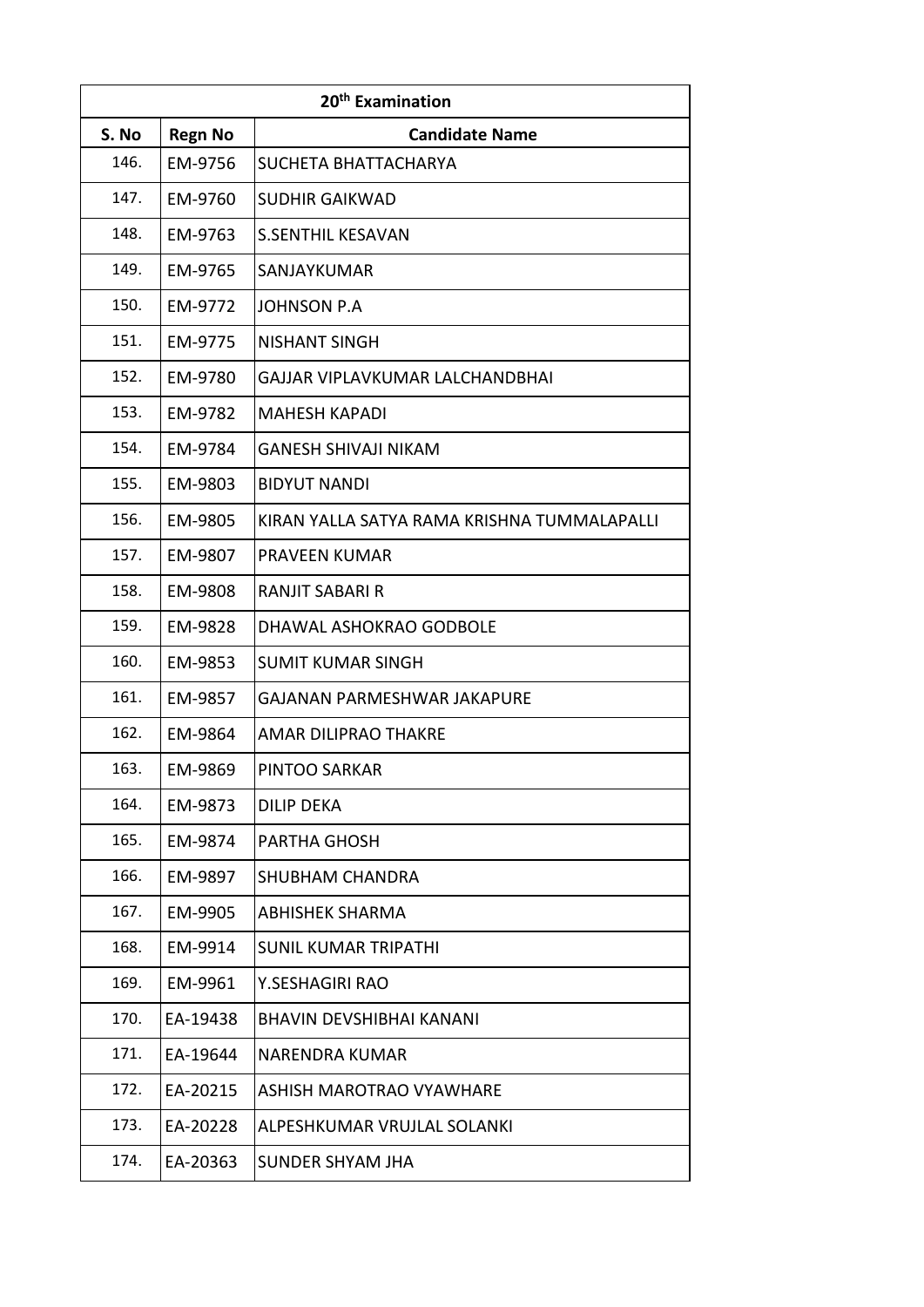| 20 <sup>th</sup> Examination |                |                             |
|------------------------------|----------------|-----------------------------|
| S. No                        | <b>Regn No</b> | <b>Candidate Name</b>       |
| 175.                         | EA-20546       | JAIKUMAR ANNAPPA ADAGANE    |
| 176.                         | EA-20660       | SACHIN SUDHAKAR PARDHE      |
| 177.                         | EA-20847       | <b>SUBHAM</b>               |
| 178.                         | EA-21047       | SAURABHKUMAR PATEL          |
| 179.                         | EA-21129       | <b>ANKIT CHAWRE</b>         |
| 180.                         | EA-21140       | <b>FARHAN FARUQUI</b>       |
| 181.                         | EA-21181       | <b>BASKARAN T K</b>         |
| 182.                         | EA-21489       | PRASAD GHATIKAR             |
| 183.                         | EA-21909       | <b>ANKIT MITTAL</b>         |
| 184.                         | EA-22161       | <b>MANOJ PANDURANGA DAS</b> |
| 185.                         | EA-22242       | <b>SAGAR DINESH BHAT</b>    |
| 186.                         | EA-22366       | PANKAJ SHARMA               |
| 187.                         | EA-22422       | <b>ANKIT SOMANI</b>         |
| 188.                         | EA-22451       | <b>JAVED MIANDAD</b>        |
| 189.                         | EA-22524       | SHANTHAMALLAPPA             |
| 190.                         | EA-22538       | V ANANTHA RAMAN             |
| 191.                         | EA-22668       | SIDDARTH BHANAWAT           |
| 192.                         | EA-22716       | RAGHAVENDRA PARKALA         |
| 193.                         | EA-22751       | VASUGI S                    |
| 194.                         | EA-22949       | SRIKANTH KESARI             |
| 195.                         | EA-22986       | <b>ANUJ KUMAR</b>           |
| 196.                         | EA-23173       | <b>ASHWINI PRATAP SINGH</b> |
| 197.                         | EA-23211       | <b>JAGDISH CHANDER</b>      |
| 198.                         | EA-23260       | <b>RITESH JAIN</b>          |
| 199.                         | EA-23299       | <b>INDERPREET SINGH</b>     |
| 200.                         | EA-23355       | ARIGELA SUDHIR KUMAR        |
| 201.                         | EA-23365       | PRAKASH JAIN                |
| 202.                         | EA-23535       | RANDHIR KUMAR GUPTA         |
| 203.                         | EA-23608       | ANISH PINDIYAN ANTONY       |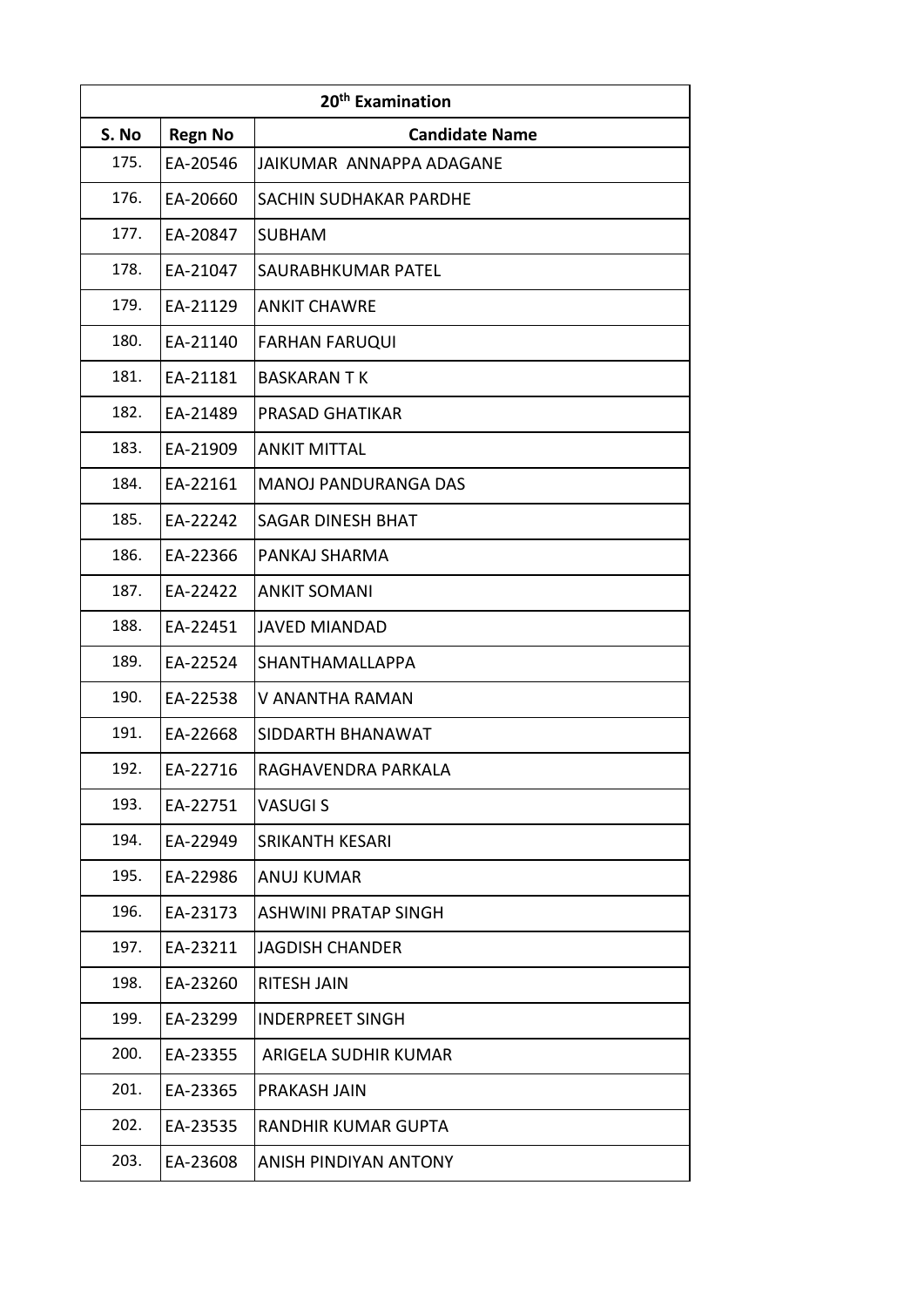| 20 <sup>th</sup> Examination |                |                              |
|------------------------------|----------------|------------------------------|
| S. No                        | <b>Regn No</b> | <b>Candidate Name</b>        |
| 204.                         | EA-23737       | <b>HIMMATLAL</b>             |
| 205.                         | EA-23869       | RAKESH RANJAN VERMA          |
| 206.                         | EA-23888       | ANIRBAN BHATTACHARJEE        |
| 207.                         | EA-23931       | <b>RAJ KUMAR CHAKRABORTY</b> |
| 208.                         | EA-23994       | A KAVINKUMAR                 |
| 209.                         | EA-24019       | YAGYAVEER K.P.N. SINGH       |
| 210.                         | EA-24127       | <b>B RAJESH NAIK</b>         |
| 211.                         | EA-24168       | <b>AMIT KUMAR</b>            |
| 212.                         | EA-24288       | PALKAR JAIKUMAR BHAGWATRAO   |
| 213.                         | EA-24324       | <b>SREEKANTH PK</b>          |
| 214.                         | EA-24521       | <b>NABIN KUMAR MONDAL</b>    |
| 215.                         | EA-24671       | <b>GYAN PRAKASH VERMA</b>    |
| 216.                         | EA-24849       | <b>JAYANTI LAL SHARMA</b>    |
| 217.                         | EA-24854       | DURGA SRINIVAS KADARI        |
| 218.                         | EA-24858       | HARSHAL GOVINDA PATIL        |
| 219.                         | EA-24912       | <b>RAMESH CHAND</b>          |
| 220.                         | EA-24944       | <b>AMITH D</b>               |
| 221.                         | EA-24982       | <b>SUSHIL KUMAR</b>          |
| 222.                         | EA-25001       | <b>UMESH</b>                 |
| 223.                         | EA-25063       | <b>BRAJESH KUMAR</b>         |
| 224.                         | EA-25064       | C KUPPAIAH                   |
| 225.                         | EA-25089       | <b>VIPUL CHATURVEDI</b>      |
| 226.                         | EA-25092       | <b>MANOJ KUMAR VERMA</b>     |
| 227.                         | EA-25093       | <b>LOVE KUMAR THAWAIT</b>    |
| 228.                         | EA-25344       | <b>KARTHICK S</b>            |
| 229.                         | EA-25580       | JYOTI MAHESH LAMKHADE        |
| 230.                         | EA-25604       | <b>BHOLANATH MUKHERJEE</b>   |
| 231.                         | EA-25607       | <b>TARUN MANDAWAT</b>        |
| 232.                         | EA-25643       | <b>BINAY KUMAR AGRAWAL</b>   |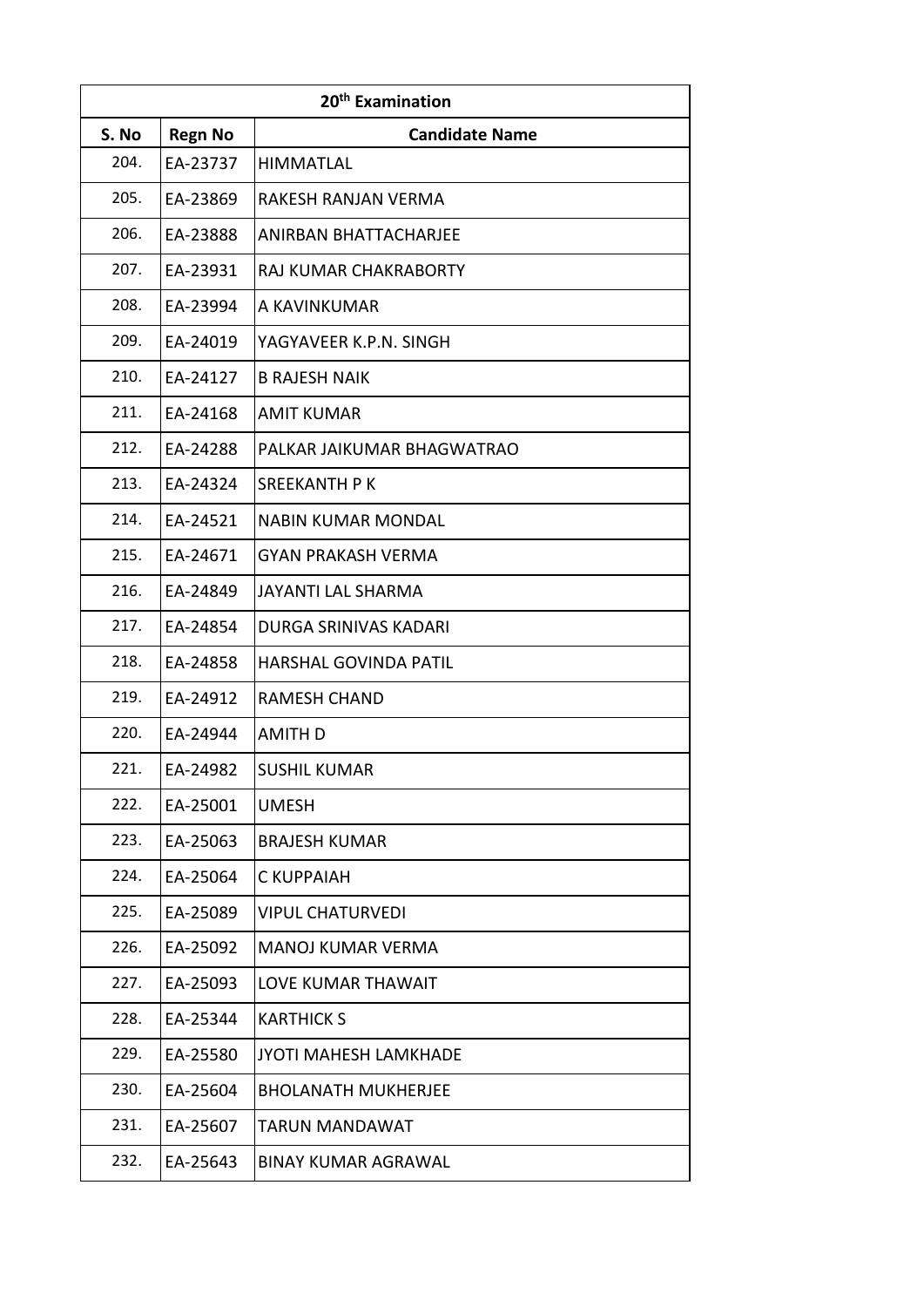| 20 <sup>th</sup> Examination |                |                                  |
|------------------------------|----------------|----------------------------------|
| S. No                        | <b>Regn No</b> | <b>Candidate Name</b>            |
| 233.                         | EA-25706       | NARAYANA MURTY BANDIKI           |
| 234.                         | EA-25723       | YERRAMSETTY VIKAS                |
| 235.                         | EA-25765       | SATISH ADHIKRAO JOGAVE           |
| 236.                         | EA-25777       | SEELA SATYANARAYANA              |
| 237.                         | EA-25783       | <b>NISHANT RATHOR</b>            |
| 238.                         | EA-25875       | <b>ASAPU KIRAN KUMAR</b>         |
| 239.                         | EA-25878       | SRIKANTH BOGGAVARAPU             |
| 240.                         | EA-25905       | <b>ELDHO GEORGE</b>              |
| 241.                         | EA-25920       | <b>ALOK SRIVASTAVA</b>           |
| 242.                         | EA-25995       | M S KISHORE KUMAR                |
| 243.                         | EA-26014       | <b>GNANASEKAR G</b>              |
| 244.                         | EA-26095       | T. AGILAN                        |
| 245.                         | EA-26140       | <b>RONKITA BARUAH</b>            |
| 246.                         | EA-26146       | SATYAJIT DAS                     |
| 247.                         | EA-26255       | PRADEEP KUMAR RAI                |
| 248.                         | EA-26263       | <b>GUNTUKA RAVINDHAR</b>         |
| 249.                         | EA-26307       | KHURSID ALLAM KHAN               |
| 250.                         | EA-26328       | <b>JAGAN</b>                     |
| 251.                         | EA-26456       | <b>GEMBALI SRIKANT</b>           |
| 252.                         | EA-26458       | <b>BATUKDHAR DUBEY</b>           |
| 253.                         | EA-26460       | <b>JAYANTI DEWANGAN</b>          |
| 254.                         | EA-26544       | <b>HARDIK PRAVINBHAI PANCHAL</b> |
| 255.                         | EA-26576       | PANKAJ KUSHWAHA                  |
| 256.                         | EA-26691       | <b>MANIKANDAN R</b>              |
| 257.                         | EA-26757       | PRASATH V                        |
| 258.                         | EA-26761       | MOHAK VARSHNEYA                  |
| 259.                         | EA-26797       | <b>RITTICK CHATTERJEE</b>        |
| 260.                         | EA-26814       | <b>ASIF SYED</b>                 |
| 261.                         | EA-26852       | VENKATESAN                       |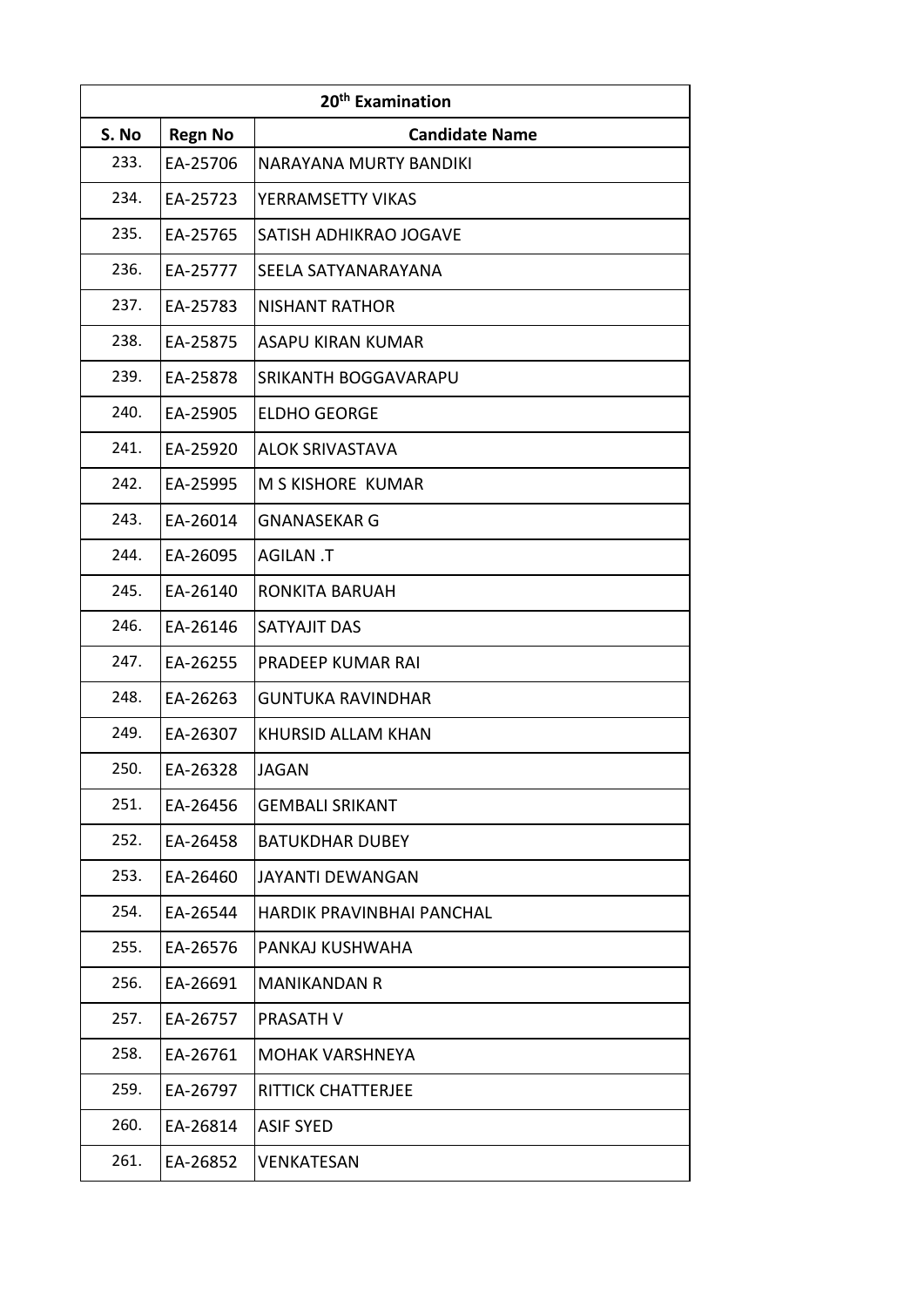| 20 <sup>th</sup> Examination |                |                                |
|------------------------------|----------------|--------------------------------|
| S. No                        | <b>Regn No</b> | <b>Candidate Name</b>          |
| 262.                         | EA-26885       | RAMKIRAN.B                     |
| 263.                         | EA-26911       | NAVEEN CHANDRA LAL             |
| 264.                         | EA-26931       | <b>BHARAT BORIWAL</b>          |
| 265.                         | EA-27079       | <b>SHRINIWAS</b>               |
| 266.                         | EA-27123       | <b>NAND KISHOR JHA</b>         |
| 267.                         | EA-27138       | SACHIN BHARDWAJ                |
| 268.                         | EA-27176       | <b>MD SHAMIM</b>               |
| 269.                         | EA-27188       | K. MOHANRAJ                    |
| 270.                         | EA-27199       | TALARI VASUDEVA                |
| 271.                         | EA-27234       | PAWAN KUMAR VERMA              |
| 272.                         | EA-27238       | YERNAIDU CHALUMURI             |
| 273.                         | EA-27281       | <b>GOPINATH S</b>              |
| 274.                         | EA-27284       | <b>SUNIL PANDURANG KHOPKAR</b> |
| 275.                         | EA-27300       | <b>MOHAMMED IMAMUDDEEN R</b>   |
| 276.                         | EA-27340       | <b>UDAYSHANKAR M SHETTY</b>    |
| 277.                         | EA-27366       | <b>GUDLA SURESH REDDY</b>      |
| 278.                         | EA-27381       | <b>NALIN JASWAL</b>            |
| 279.                         | EA-27412       | <b>SHINY SAMUEL F</b>          |
| 280.                         | EA-27424       | SANDIP NAVNATH GUNJAL          |
| 281.                         | EA-27439       | SRINIVASA ADINARAYANA ADDALA   |
| 282.                         | EA-27465       | NRUPESHKUMAR                   |
| 283.                         | EA-27471       | <b>SUDHAMAYEE SWAIN</b>        |
| 284.                         | EA-27477       | <b>SUDHANSHU MISHRA</b>        |
| 285.                         | EA-27493       | SURENDRA RAGHUWANSHI           |
| 286.                         | EA-27524       | ANIL KUMAR SHARMA              |
| 287.                         | EA-27530       | RATNAKAR CHEERLA               |
| 288.                         | EA-27556       | RAJKUMAR                       |
| 289.                         | EA-27679       | SUDHAKAR GOGULAMUDI            |
| 290.                         | EA-27694       | G. SREENIVASA RAO              |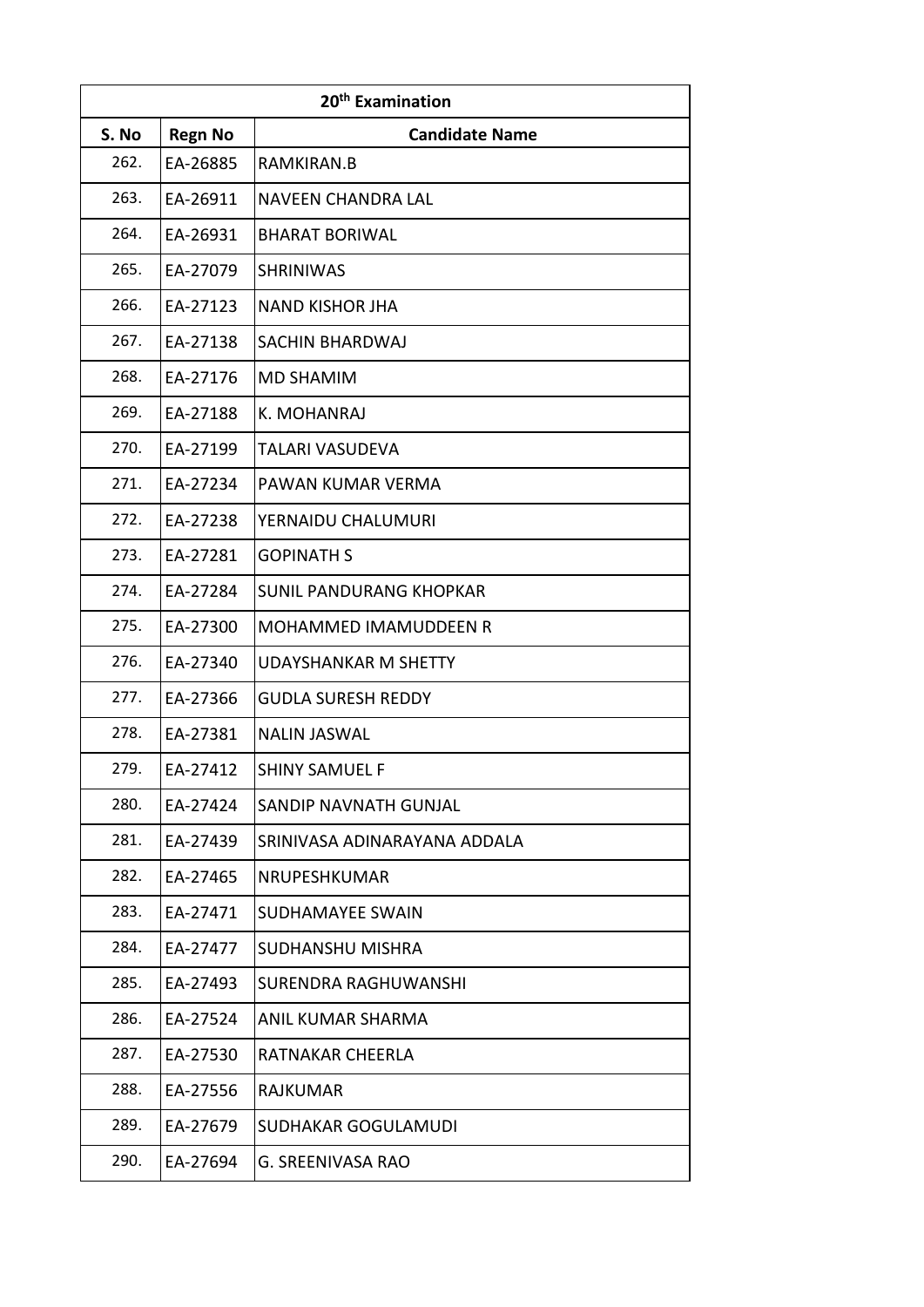| 20 <sup>th</sup> Examination |                |                               |
|------------------------------|----------------|-------------------------------|
| S. No                        | <b>Regn No</b> | <b>Candidate Name</b>         |
| 291.                         | EA-27733       | P.BABU                        |
| 292.                         | EA-27734       | RAHUL MALVIYA                 |
| 293.                         | EA-27735       | MOBASHSHIR NASIM              |
| 294.                         | EA-27741       | ANSHU SHARMA                  |
| 295.                         | EA-27777       | DINESH KUMAR CHAURASIA        |
| 296.                         | EA-27797       | <b>SUDARSHAN S. BHARNEKAR</b> |
| 297.                         | EA-27839       | <b>RAVINDRA GHODKE</b>        |
| 298.                         | EA-27894       | MAQBOOL M                     |
| 299.                         | EA-27913       | <b>DILLIP MOHARANA</b>        |
| 300.                         | EA-27952       | <b>NEERAJ KHARE</b>           |
| 301.                         | EA-27957       | <b>NITESH KUMAR SINGH</b>     |
| 302.                         | EA-27961       | SHANKARSHAN PANIGRAHI         |
| 303.                         | EA-27998       | <b>SANDEEP LAMA</b>           |
| 304.                         | EA-28042       | <b>ARCHAN ASHWIN GOR</b>      |
| 305.                         | EA-28049       | <b>RUTVIJ NITIN GUPTE</b>     |
| 306.                         | EA-28054       | <b>VIKIL MALWE</b>            |
| 307.                         | EA-28057       | SANJEEV KUMAR VERMA           |
| 308.                         | EA-28061       | SANJAY ANANT KULKARNI         |
| 309.                         | EA-28140       | <b>VIVEK YOGI</b>             |
| 310.                         | EA-28149       | <b>GAURAV AGARWAL</b>         |
| 311.                         | EA-28192       | NAGESWARA RAO PURILLA         |
| 312.                         | EA-28193       | <b>HAREESH GONA</b>           |
| 313.                         | EA-28200       | PRIYESH MORE                  |
| 314.                         | EA-28205       | DEEPAK KUMAR                  |
| 315.                         | EA-28235       | SAURABH KHANTE                |
| 316.                         | EA-28326       | PRITESH RAMESHBHAI MEHTA      |
| 317.                         | EA-28328       | <b>HARUN HIRALAL SUTAR</b>    |
| 318.                         | EA-28337       | SOUMYA RANJAN GIRI            |
| 319.                         | EA-28348       | <b>REUBEN VARGHESE</b>        |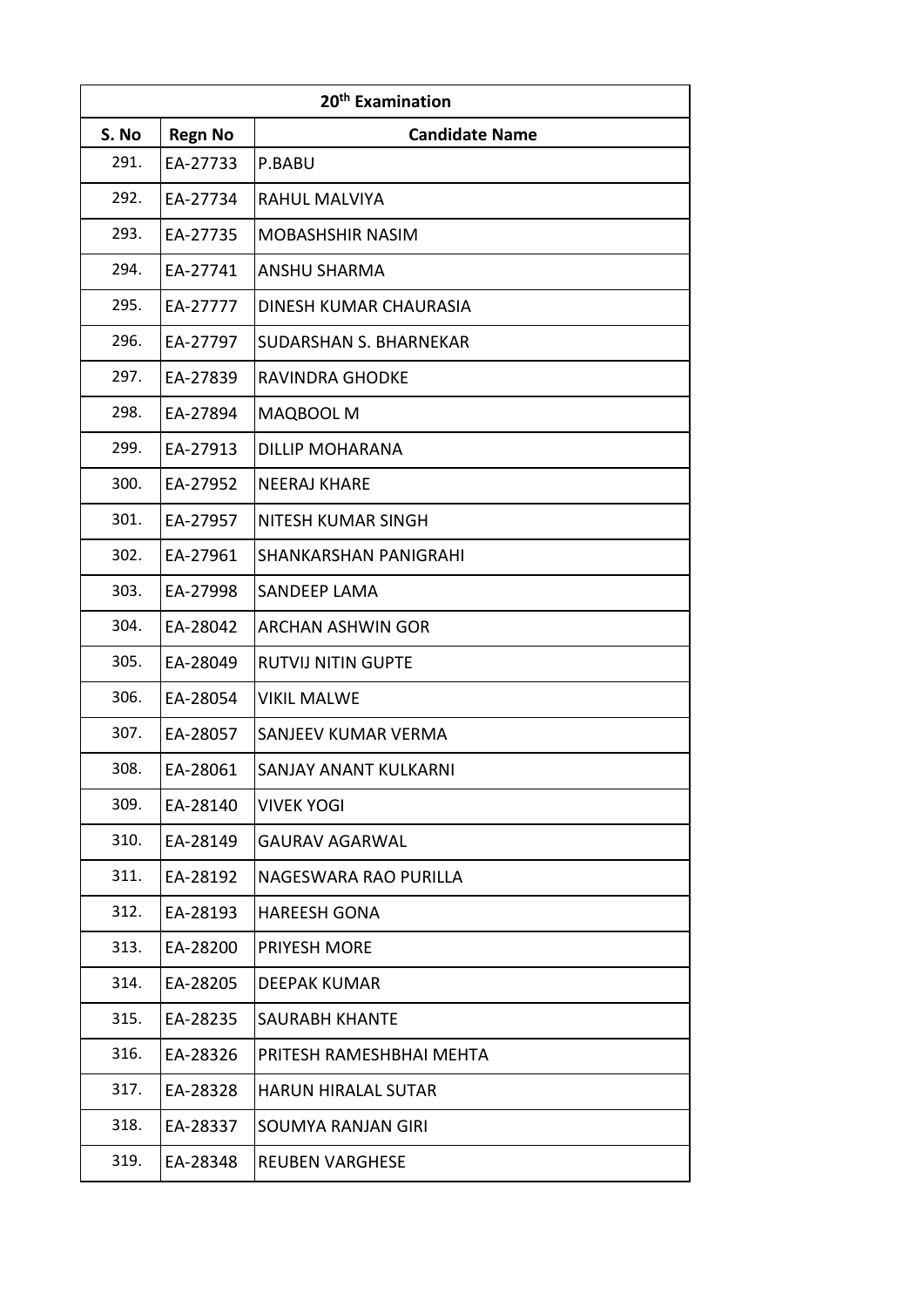| 20 <sup>th</sup> Examination |                |                                |
|------------------------------|----------------|--------------------------------|
| S. No                        | <b>Regn No</b> | <b>Candidate Name</b>          |
| 320.                         | EA-28356       | MITESHKUMAR SABURBHAI RAVAL    |
| 321.                         | EA-28437       | <b>SUDHIR KUMAR</b>            |
| 322.                         | EA-28456       | VENKATA SUBBARAO VESSA         |
| 323.                         | EA-28484       | ABHIJIT SHRIKANT KULKARNI      |
| 324.                         | EA-28532       | SHASHWATA DAS                  |
| 325.                         | EA-28549       | <b>SUMIT SINGH THAKUR</b>      |
| 326.                         | EA-28594       | <b>KANHU CHARAN SAMANTRAY</b>  |
| 327.                         | EA-28609       | <b>AJITSINH BARAD</b>          |
| 328.                         | EA-28629       | <b>SOHAN PAL SINGH</b>         |
| 329.                         | EA-28632       | <b>LAL CHAND</b>               |
| 330.                         | EA-28655       | DEEPAK P R                     |
| 331.                         | EA-28658       | DUPPADA SUDEEP KUMAR           |
| 332.                         | EA-28674       | <b>SHAILESH GUPTA</b>          |
| 333.                         | EA-28707       | <b>ANUJ KUMAR PATHAK</b>       |
| 334.                         | EA-28711       | PALLA VENKATA NAGENDRA         |
| 335.                         | EA-28772       | <b>G VENKAT MANOJ KUMAR</b>    |
| 336.                         | EA-28809       | <b>KUNDAN KUMAR</b>            |
| 337.                         | EA-28835       | SANJEEV KUMAR VERMA            |
| 338.                         | EA-28843       | RAJESH KISAN PAWAR             |
| 339.                         | EA-28859       | <b>SUDIP ROY</b>               |
| 340.                         | EA-28874       | RAVICHANDRAN AS                |
| 341.                         | EA-28906       | DEVENDRA KUMAR YADAV           |
| 342.                         | EA-28925       | <b>GOLLAVILLI BAPUJI</b>       |
| 343.                         | EA-28945       | SHIKHAR SAHAI                  |
| 344.                         | EA-28947       | <b>KISHANBHAI</b>              |
| 345.                         | EA-28955       | LOHIT KUMAR SAHOO              |
| 346.                         | EA-28967       | SUDHIR KUMAR SEN               |
| 347.                         | EA-28998       | <b>ANANDHARAJ S</b>            |
| 348.                         | EA-29043       | SRI RAMA SATYA NOOKAPATHI ALLU |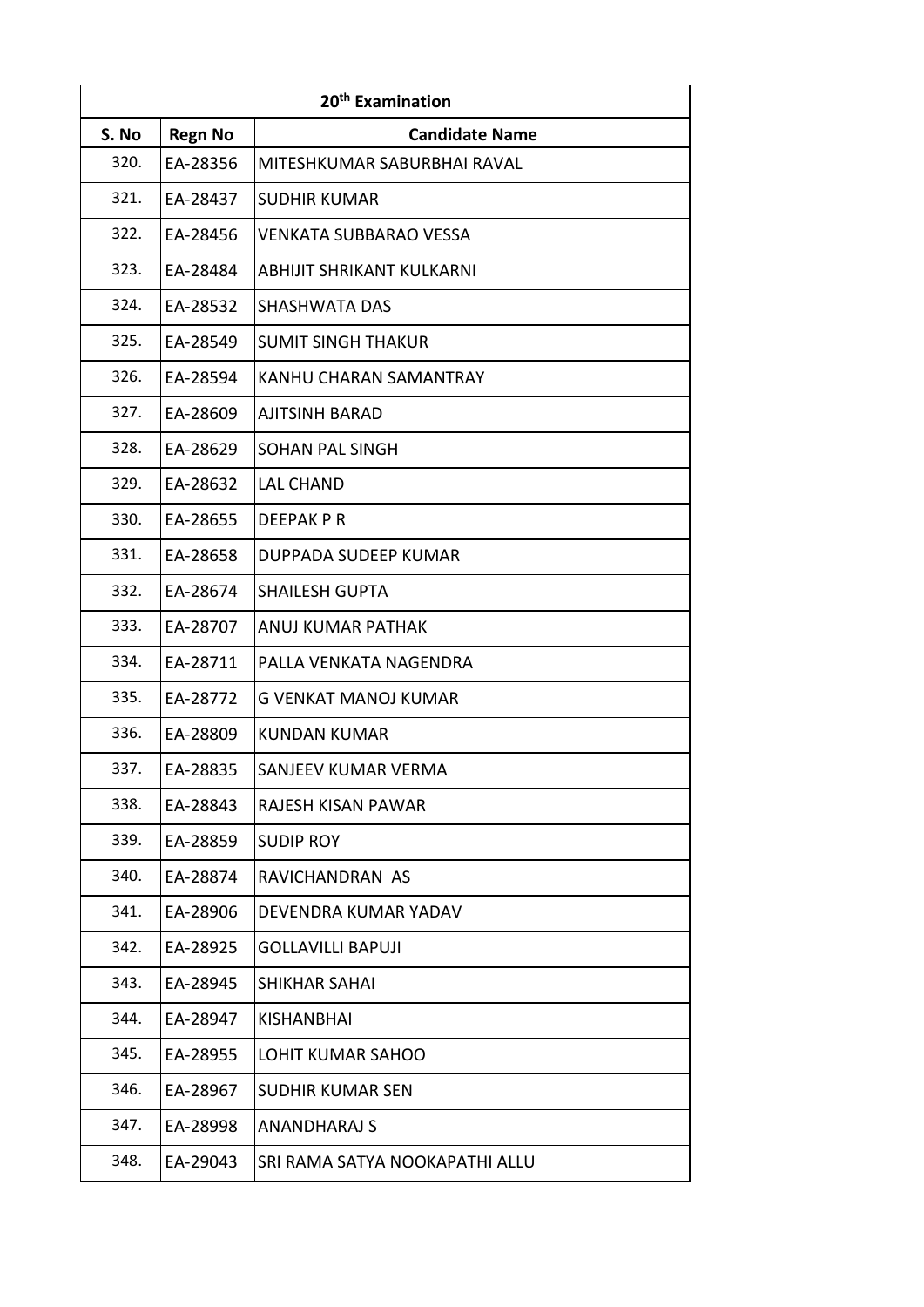| 20 <sup>th</sup> Examination |                |                                  |
|------------------------------|----------------|----------------------------------|
| S. No                        | <b>Regn No</b> | <b>Candidate Name</b>            |
| 349.                         | EA-29062       | <b>ISSHANT CHAINANI</b>          |
| 350.                         | EA-29066       | PARVEZ AHMED KHAN                |
| 351.                         | EA-29119       | <b>KARUPPAIAH</b>                |
| 352.                         | EA-29125       | <b>BALAJI CHANDRAKANTH</b>       |
| 353.                         | EA-29153       | SHUNMUGALATHA                    |
| 354.                         | EA-29178       | <b>ADITYA GUPTA</b>              |
| 355.                         | EA-29185       | <b>JOSEPH ANTONY</b>             |
| 356.                         | EA-29236       | MEHUL CHHOWALA                   |
| 357.                         | EA-29269       | MANI.R                           |
| 358.                         | EA-29277       | DHALESHWAR PRASAD                |
| 359.                         | EA-29282       | <b>RAJAT SAXENA</b>              |
| 360.                         | EA-29310       | <b>ABDUL MOIN ANSARI</b>         |
| 361.                         | EA-29337       | <b>SURESH M</b>                  |
| 362.                         | EA-29338       | <b>VIVEK ARORA</b>               |
| 363.                         | EA-29349       | PRAKASH M                        |
| 364.                         | EA-29357       | <b>DEEPAKT</b>                   |
| 365.                         | EA-29392       | HITESH KUMAR SINHA               |
| 366.                         | EA-29423       | SHAHAJI BRAHMADEO DALVI          |
| 367.                         | EA-29440       | <b>NAVINDERJIT SINGH</b>         |
| 368.                         | EA-29443       | <b>NARMATHA BANU</b>             |
| 369.                         | EA-29475       | <b>GANANATH DAS</b>              |
| 370.                         | EA-29559       | <b>ADHARSH RENJAN</b>            |
| 371.                         | EA-29583       | PRADEEP BHIKAJI KARANDE          |
| 372.                         | EA-29584       | <b>TARANG AGARWAL</b>            |
| 373.                         | EA-29586       | <b>ASHUTOSH KUMAR</b>            |
| 374.                         | EA-29601       | DEV KUMAR RAI                    |
| 375.                         | EA-29604       | <b>AISHWARY JAIN</b>             |
| 376.                         | EA-29638       | KALPENKUMAR BHANUPRASAD KACHHIYA |
| 377.                         | EA-29667       | <b>RISHIKESH MISHRA</b>          |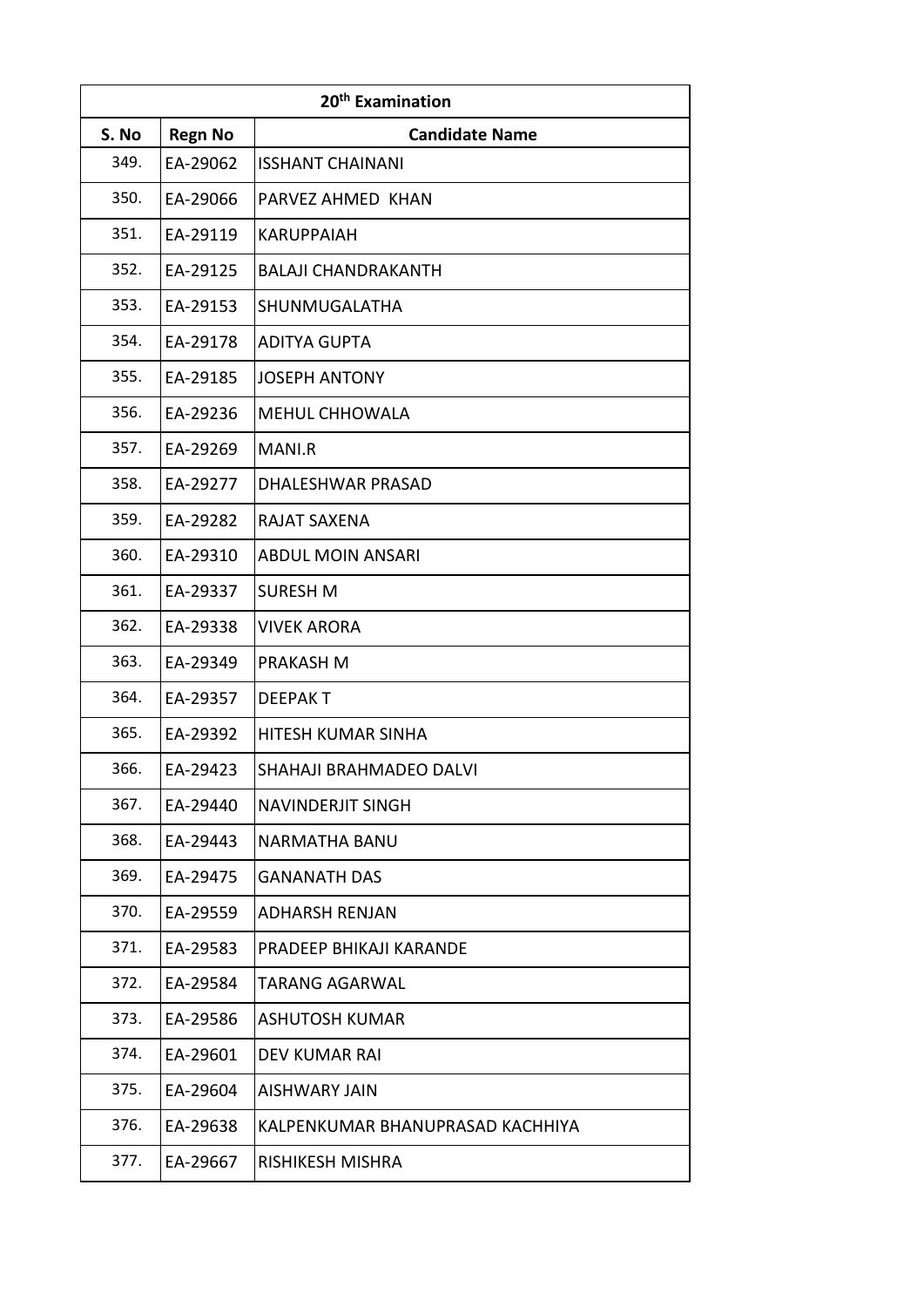| 20 <sup>th</sup> Examination |                |                                       |
|------------------------------|----------------|---------------------------------------|
| S. No                        | <b>Regn No</b> | <b>Candidate Name</b>                 |
| 378.                         | EA-29671       | YOGISHA                               |
| 379.                         | EA-29675       | <b>RAJESH KUMAR</b>                   |
| 380.                         | EA-29685       | P VENKATESWARA RAO                    |
| 381.                         | EA-29705       | ARUNKUMAR YADAV                       |
| 382.                         | EA-29719       | <b>RAHUL SHAH</b>                     |
| 383.                         | EA-29751       | <b>RAJ NATALI</b>                     |
| 384.                         | EA-29762       | <b>ANKIT GROVER</b>                   |
| 385.                         | EA-29763       | PAL KAMLESH RAMANUJPRASAD             |
| 386.                         | EA-29767       | <b>ABHIJIT MOHAN JOSHI</b>            |
| 387.                         | EA-29772       | <b>MYTHILI AMIRDHAVALLI</b>           |
| 388.                         | EA-29789       | VENKATANARAYANAN                      |
| 389.                         | EA-29790       | <b>ARUNABHA MATH</b>                  |
| 390.                         | EA-29801       | SUBAHSHCHANDRA RAMCHANDRA YADAV       |
| 391.                         | EA-29804       | <b>VURURU SHANMUKA SRINIVAS REDDY</b> |
| 392.                         | EA-29850       | <b>GIFTSON SAMUEL G</b>               |
| 393.                         | EA-29853       | AMIT KUMAR KAUSHIK                    |
| 394.                         | EA-29860       | <b>DEBADUTTA BARIK</b>                |
| 395.                         | EA-29873       | <b>JASKARAN SINGH NANDHA</b>          |
| 396.                         | EA-29876       | K VENKATESAN                          |
| 397.                         | EA-29883       | ANIKET DAMODAR TILVE                  |
| 398.                         | EA-29885       | YASH SAXENA                           |
| 399.                         | EA-29886       | <b>SUDHIR KUMAR</b>                   |
| 400.                         | EA-29925       | <b>SHANAVAS VK</b>                    |
| 401.                         | EA-29932       | <b>ARUN CHAUHAN</b>                   |
| 402.                         | EA-29933       | SOHAM CHATTOPADHYAY                   |
| 403.                         | EA-29954       | KANWAL JEET SAINI                     |
| 404.                         | EA-29969       | BIDHU BHUSAN MISHRA                   |
| 405.                         | EA-29970       | <b>G SARAT PRABHU</b>                 |
| 406.                         | EA-29978       | <b>ANAND PRAKASH</b>                  |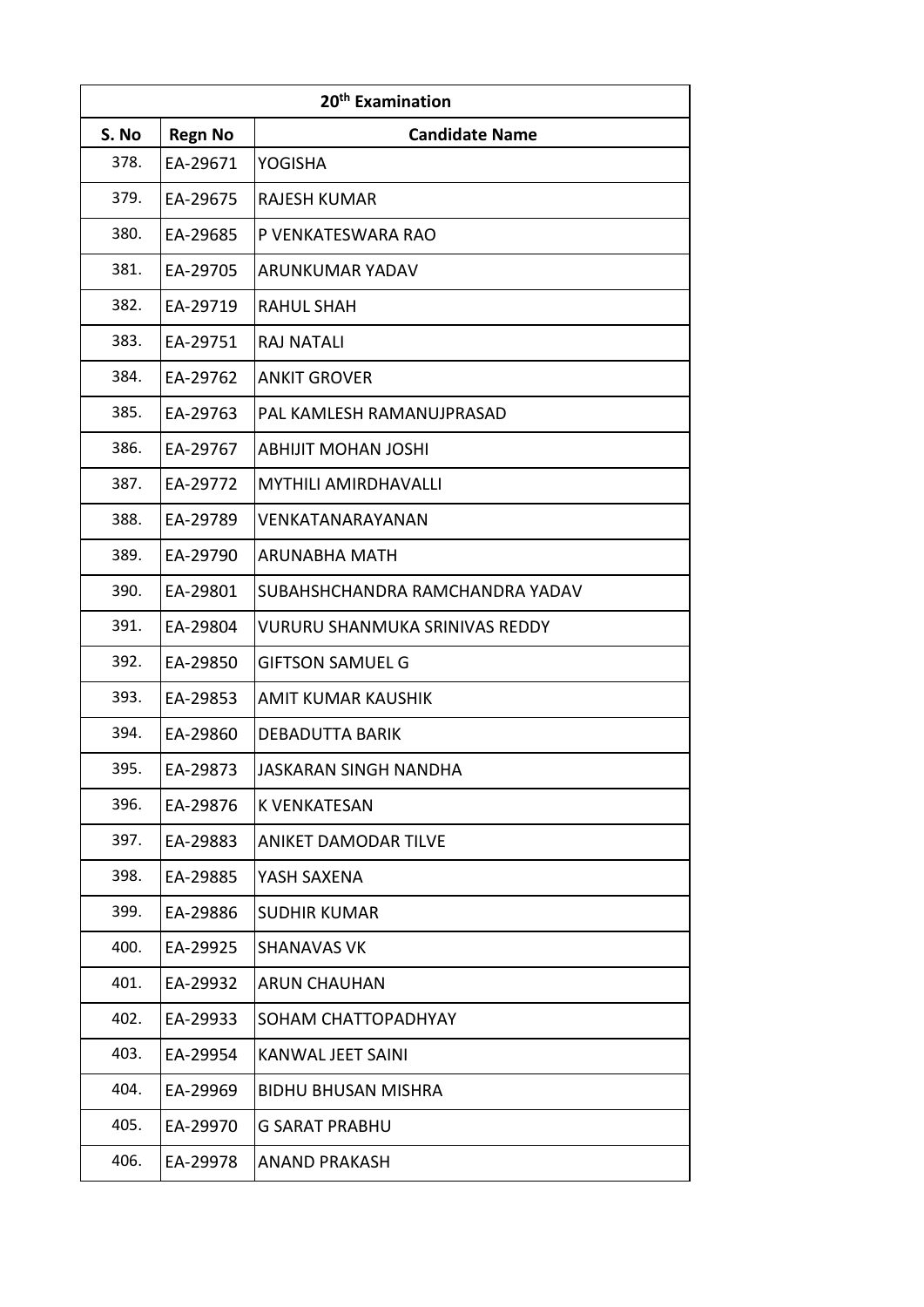| 20 <sup>th</sup> Examination |                |                               |
|------------------------------|----------------|-------------------------------|
| S. No                        | <b>Regn No</b> | <b>Candidate Name</b>         |
| 407.                         | EA-29997       | <b>DEEPAK GUPTA</b>           |
| 408.                         | EA-30016       | <b>OLLU SRINIVAS</b>          |
| 409.                         | EA-30021       | RAHUL TATOBA CHOUGULE         |
| 410.                         | EA-30036       | <b>BERCLIN JEYAPRABHA</b>     |
| 411.                         | EA-30061       | MEHULKUMAR MAHENDRABHAI SEVAK |
| 412.                         | EA-30080       | <b>DHIRAJ TIWARI</b>          |
| 413.                         | EA-30087       | <b>NIKHIL PATTATH GOPI</b>    |
| 414.                         | EA-30092       | RONY ANTO JOSEPH              |
| 415.                         | EA-30106       | <b>DEVRAJ SINGH RAJPOOT</b>   |
| 416.                         | EA-30127       | SHANKAR MADHUKAR PARKAR       |
| 417.                         | EA-30133       | ANURAG MISHRA                 |
| 418.                         | EA-30135       | <b>CHANDRESH KUMAR</b>        |
| 419.                         | EA-30139       | MITESHKUMAR SHIRISHBHAI SHAH  |
| 420.                         | EA-30143       | MOHAMED JAVID REFAI LM        |
| 421.                         | EA-30156       | SAVITA SAGAR BORLE            |
| 422.                         | EA-30164       | P.J. BIJU                     |
| 423.                         | EA-30171       | <b>VANCHA ABHILASH</b>        |
| 424.                         | EA-30181       | KRUPAL KUMAR PATEL            |
| 425.                         | EA-30187       | ANANT GOVIND BAM              |
| 426.                         | EA-30206       | RUPESH KUMAR CHANDRA          |
| 427.                         | EA-30208       | SYRIL JENIFER PAUL K          |
| 428.                         | EA-30229       | <b>VRAJESHKUMAR</b>           |
| 429.                         | EA-30236       | <b>MANISH TIWARI</b>          |
| 430.                         | EA-30250       | <b>RAJAN U</b>                |
| 431.                         | EA-30259       | KAUSHAL DHARMENDRA MODI       |
| 432.                         | EA-30270       | <b>NITIN GOYAL</b>            |
| 433.                         | EA-30298       | ANKIT GOYAL                   |
| 434.                         | EA-30328       | <b>ARYA PRAKASH</b>           |
| 435.                         | EA-30330       | <b>JAGARLAPUDI RAVI KUMAR</b> |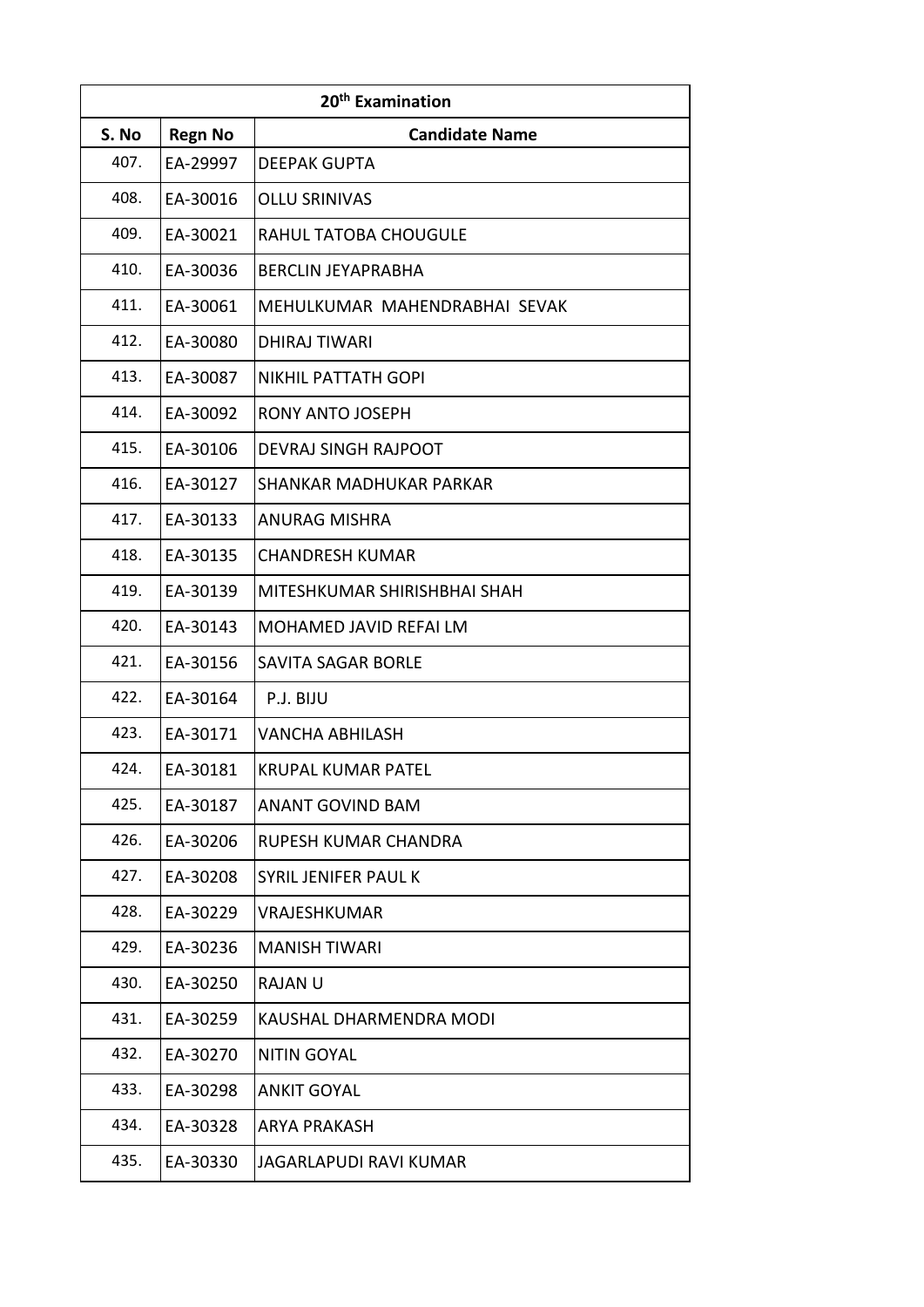| 20 <sup>th</sup> Examination |                |                                     |
|------------------------------|----------------|-------------------------------------|
| S. No                        | <b>Regn No</b> | <b>Candidate Name</b>               |
| 436.                         | EA-30357       | <b>MOHIT KUMAR MAHESHWARI</b>       |
| 437.                         | EA-30363       | <b>GUNESHWAR SINGH</b>              |
| 438.                         | EA-30364       | <b>BHAVESH NARENDRAKUMAR PATHAK</b> |
| 439.                         | EA-30382       | <b>TAPAN GHONGADE</b>               |
| 440.                         | EA-30383       | AKBAR JALIL CHOUDHARY               |
| 441.                         | EA-30392       | <b>BHAVIKKUMAR</b>                  |
| 442.                         | EA-30395       | RAGHAVENDRA RAO                     |
| 443.                         | EA-30406       | <b>GAURAV PRATAP</b>                |
| 444.                         | EA-30408       | NITESH KUMAR GUPTA                  |
| 445.                         | EA-30424       | <b>SACHIN R SAKARIYA</b>            |
| 446.                         | EA-30435       | <b>DEVANGSINH B SINDHA</b>          |
| 447.                         | EA-30438       | <b>ASHISH KUMAR</b>                 |
| 448.                         | EA-30446       | SREEDHAR GOVARDHANAM                |
| 449.                         | EA-30458       | <b>GOURAV KUMAR</b>                 |
| 450.                         | EA-30463       | <b>DEV DUTT</b>                     |
| 451.                         | EA-30475       | AMIT NARAYAN KULKARNI               |
| 452.                         | EA-30498       | <b>MRINAL CHAUDHARY</b>             |
| 453.                         | EA-30537       | <b>RAHUL KUMAR</b>                  |
| 454.                         | EA-30593       | ASHISH RAJENDRA GAIKWAD             |
| 455.                         | EA-30606       | <b>ANUJ SINGH BISEN</b>             |
| 456.                         | EA-30620       | <b>MANISH RANJAN</b>                |
| 457.                         | EA-30645       | <b>KAKOLI</b>                       |
| 458.                         | EA-30667       | <b>TUSHAR NITIN PATNE</b>           |
| 459.                         | EA-30671       | SANTHOSH KUMAR M                    |
| 460.                         | EA-30696       | <b>SUMIT TYAGI</b>                  |
| 461.                         | EA-30706       | HARDIK ARVINDKUMAR PRAJAPATI        |
| 462.                         | EA-30708       | E.RAVI BABU                         |
| 463.                         | EA-30709       | A RATNA MANIKYA VANI                |
| 464.                         | EA-30726       | <b>VIVEK KUMAR BAJPAI</b>           |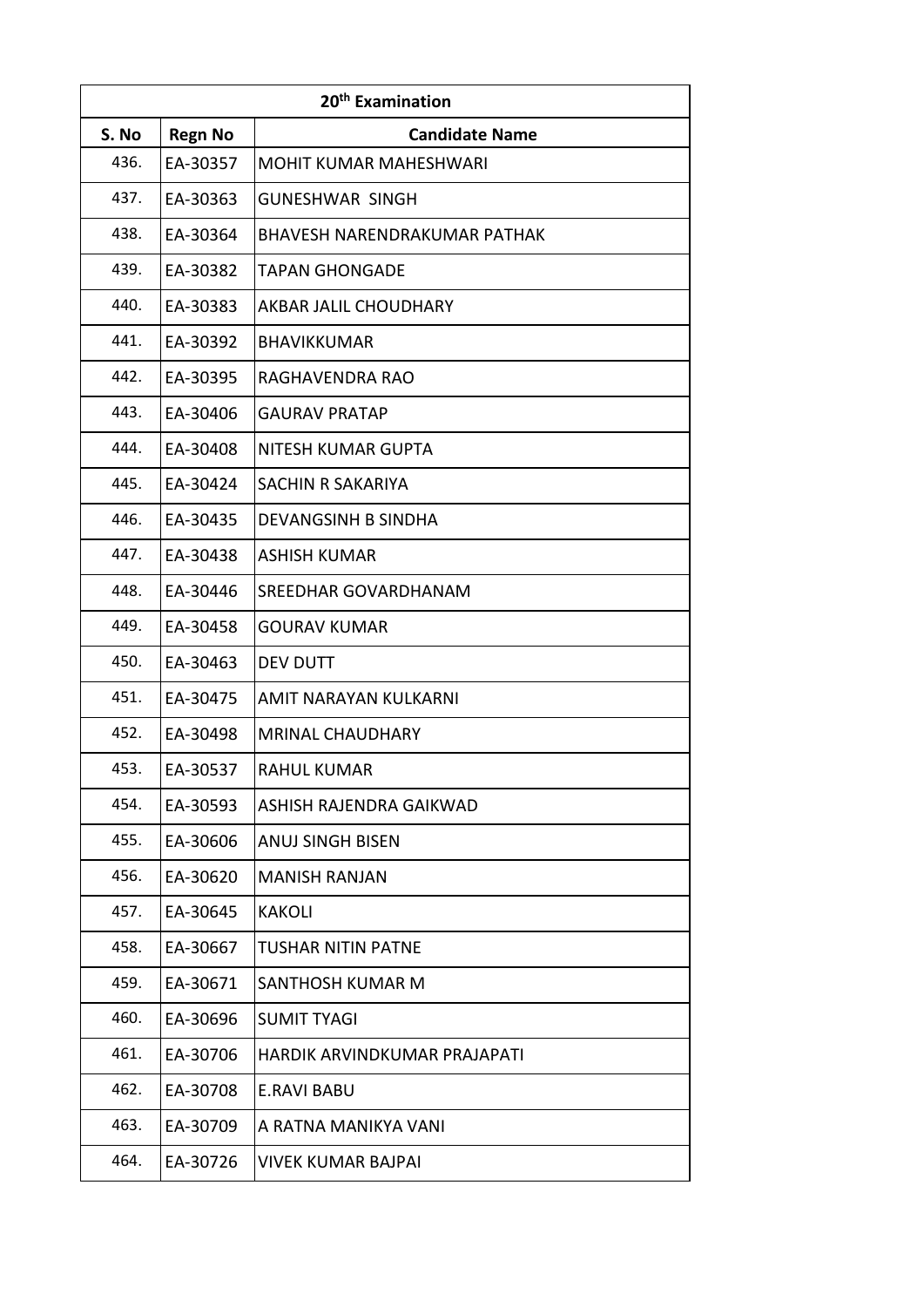| 20 <sup>th</sup> Examination |                |                                     |
|------------------------------|----------------|-------------------------------------|
| S. No                        | <b>Regn No</b> | <b>Candidate Name</b>               |
| 465.                         | EA-30734       | SHEIKH MAHMEDSAID                   |
| 466.                         | EA-30781       | <b>DEBANJAN MUKHERJEE</b>           |
| 467.                         | EA-30786       | <b>KORE SURAJ VIJAY</b>             |
| 468.                         | EA-30792       | <b>NISHA GUPTA</b>                  |
| 469.                         | EA-30821       | <b>MAYANK MISHRA</b>                |
| 470.                         | EA-30826       | NETHI SATYA VENKATA NAGENDRA        |
| 471.                         | EA-30833       | ASHWINKUMAR RAMABHAI PRAJAPATI      |
| 472.                         | EA-30847       | PRAVINDIRAN CB                      |
| 473.                         | EA-30852       | <b>VISHESH PARWAR</b>               |
| 474.                         | EA-30859       | <b>DILIPKUMAR GOHIL</b>             |
| 475.                         | EA-30875       | <b>MANNU JHA</b>                    |
| 476.                         | EA-30909       | <b>VIKRAM MOHITE</b>                |
| 477.                         | EA-30944       | <b>RAJKUMAR M</b>                   |
| 478.                         | EA-30945       | TULASI SATYA SAI KRISHNAKANTH       |
| 479.                         | EA-30980       | <b>KAUSHAL KISHOR GARG</b>          |
| 480.                         | EA-30984       | <b>NAVEEN KUMAR</b>                 |
| 481.                         | EA-30993       | <b>RAMKUMAR</b>                     |
| 482.                         | EA-31010       | RABBANI SHAIK                       |
| 483.                         | EA-31021       | SURAJIT ROY                         |
| 484.                         | EA-31029       | <b>GOPAL MISHRA</b>                 |
| 485.                         | EA-31046       | NAGENDRA KESHAV SINGH RAJPUT        |
| 486.                         | EA-31051       | <b>KEVIN ARK KUMAR</b>              |
| 487.                         | EA-31072       | <b>BIPRADAS SENAPATI</b>            |
| 488.                         | EA-31077       | <b>UMESH BABU PHATAKARE</b>         |
| 489.                         | EA-31114       | RAVISH KUMAR                        |
| 490.                         | EA-31149       | <b>SUMAN TIWARI</b>                 |
| 491.                         | EA-31161       | NARENDRAN                           |
| 492.                         | EA-31169       | UTSAV ASHWINKUMAR SHAH              |
| 493.                         | EA-31177       | <b>VIKRAMSINGH PREMISNGH PALIYA</b> |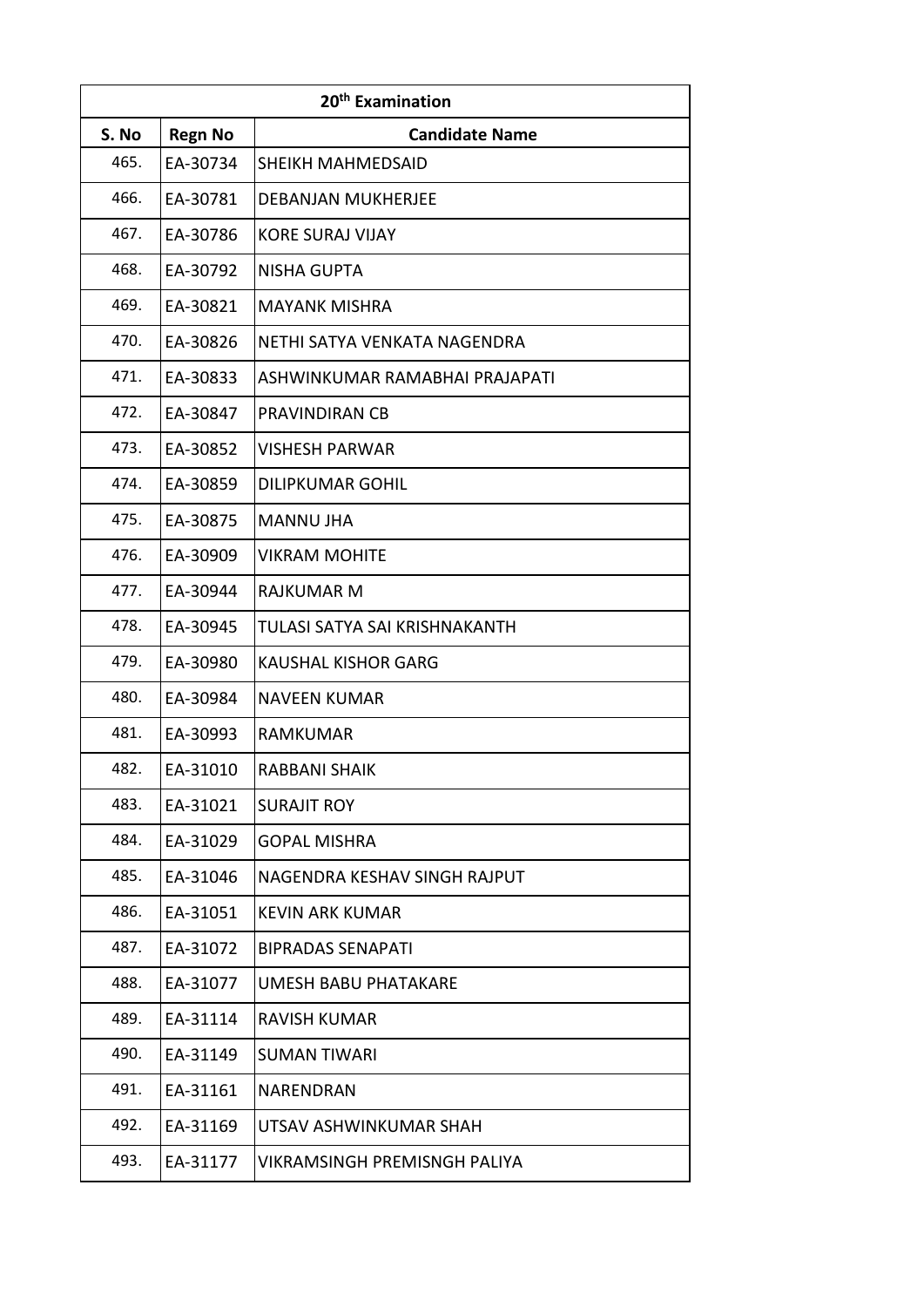| 20 <sup>th</sup> Examination |                |                             |
|------------------------------|----------------|-----------------------------|
| S. No                        | <b>Regn No</b> | <b>Candidate Name</b>       |
| 494.                         | EA-31206       | SAIPAVAN KANIKANTI          |
| 495.                         | EA-31238       | DULICHAND SUDHAKAR KHEDIKAR |
| 496.                         | EA-31239       | ADITYA NIVSARKAR            |
| 497.                         | EA-31252       | <b>C CHENCHU BABU</b>       |
| 498.                         | EA-31285       | DHARMINKUMAR                |
| 499.                         | EA-31286       | <b>DEEPAK KUMAR TIWARI</b>  |
| 500.                         | EA-31327       | <b>ANIL MEGHANI</b>         |
| 501.                         | EA-31355       | LANUSANEN                   |
| 502.                         | EA-31373       | <b>VINEET MALL</b>          |
| 503.                         | EA-31380       | NILESH BHIMAJI AWARI        |
| 504.                         | EA-31394       | <b>GAYATRREE LALLGE</b>     |
| 505.                         | EA-31452       | <b>VIKAS HULSURE</b>        |
| 506.                         | EA-31453       | <b>AWNISH KUMAR</b>         |
| 507.                         | EA-31470       | <b>HARNISHKUMAR</b>         |
| 508.                         | EA-31473       | <b>GOPAL SINGH BHATI</b>    |
| 509.                         | EA-31485       | <b>MINAKETAN SAHOO</b>      |
| 510.                         | EA-31489       | <b>RAM KRISHNA TRIPATHI</b> |
| 511.                         | EA-31492       | <b>KAMALAKUMAR P</b>        |
| 512.                         | EA-31509       | ANBU AYYAPPAN D             |
| 513.                         | EA-31522       | <b>GAURAV TIWARI</b>        |
| 514.                         | EA-31558       | MADDIREDDY SURYAPHANIKAR    |
| 515.                         | EA-31566       | JAYAKANTHAN.T               |
| 516.                         | EA-31602       | <b>KRISHNA KANT</b>         |
| 517.                         | EA-31673       | RAJDEEP                     |
| 518.                         | EA-31689       | RONAK MAHESHBHAI PATEL      |
| 519.                         | EA-31697       | <b>ABANI KUMAR SAHOO</b>    |
| 520.                         | EA-31723       | VIJAYA BASKAR B             |
| 521.                         | EA-31733       | VAMSI KRISHNA MUNAGA        |
| 522.                         | EA-31745       | MOHD AZAM                   |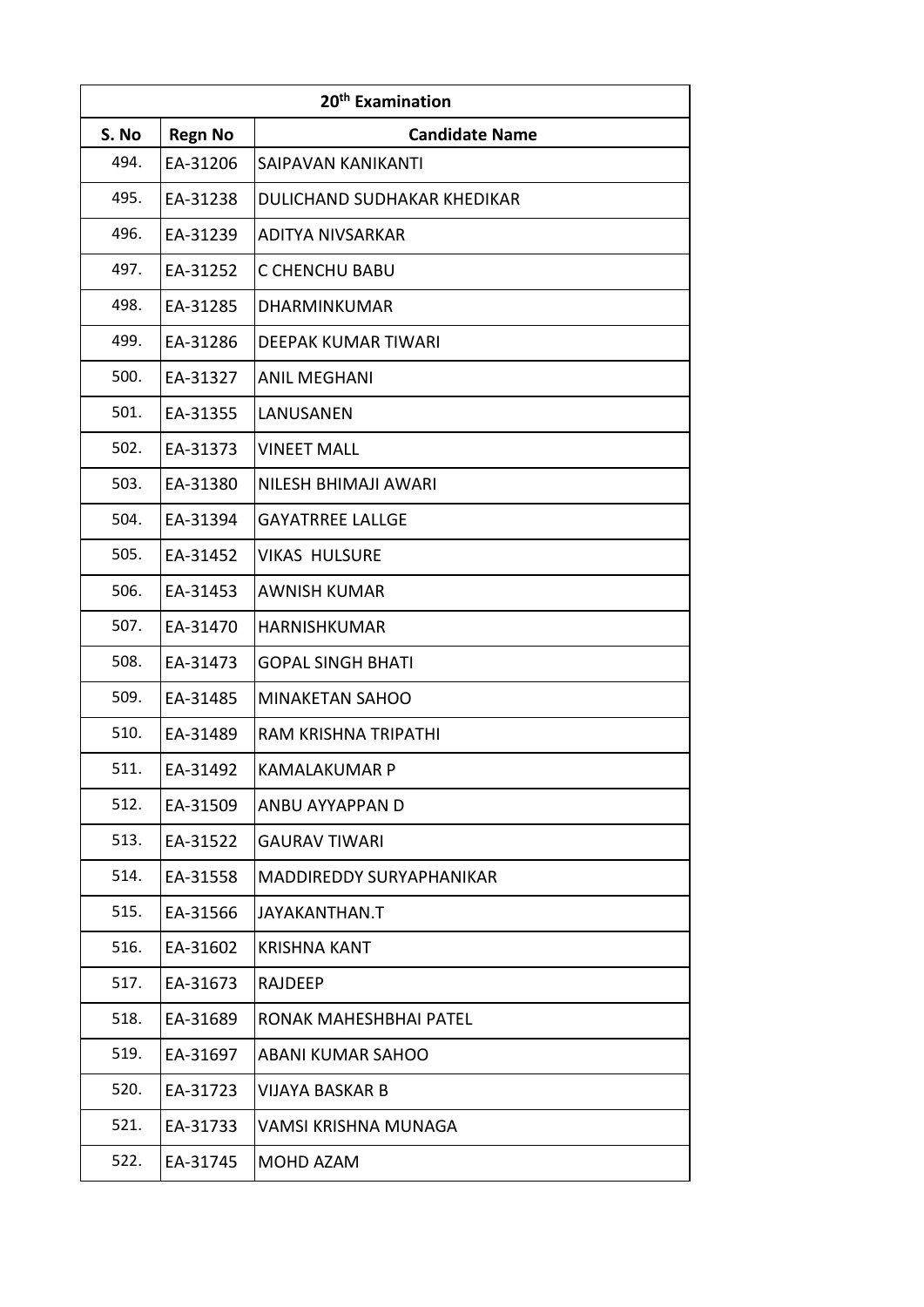| 20 <sup>th</sup> Examination |                |                                 |
|------------------------------|----------------|---------------------------------|
| S. No                        | <b>Regn No</b> | <b>Candidate Name</b>           |
| 523.                         | EA-31800       | <b>PRASANTH</b>                 |
| 524.                         | EA-31811       | <b>RAHUL</b>                    |
| 525.                         | EA-31822       | <b>V PARIMALA</b>               |
| 526.                         | EA-31845       | UMESH KUMAR VERMA               |
| 527.                         | EA-31872       | <b>ILANKUMARAN D</b>            |
| 528.                         | EA-31961       | SONAL SURENDRA JAISWAL          |
| 529.                         | EA-31971       | <b>CHINTHAN SHEEL R S</b>       |
| 530.                         | EA-31985       | <b>SHIVESH RANJAN</b>           |
| 531.                         | EA-31993       | TARKESHWAR                      |
| 532.                         | EA-32079       | <b>NEHA</b>                     |
| 533.                         | EA-32084       | BODDAPATI JEJI NARAYANA RAO     |
| 534.                         | EA-32102       | KOPPULA SRINIVASA RAO           |
| 535.                         | EA-32121       | <b>SONAL GUPTA</b>              |
| 536.                         | EA-32166       | HARSHAL SAINATH TALELE          |
| 537.                         | EA-32168       | CHIRAG SURESHKUMAR JIVRAJANI    |
| 538.                         | EA-32172       | PARIKH GAURANG HARISHKUMAR      |
| 539.                         | EA-32178       | <b>SATISH VERMA</b>             |
| 540.                         | EA-32181       | GOYANI NIKUNJBHAI KURAJIBHAI    |
| 541.                         | EA-32183       | PATEL DHARMESHKUMAR BHAILALBHAI |
| 542.                         | EA-32191       | <b>MRUGANKKUMAR PATEL</b>       |
| 543.                         | EA-32197       | <b>JAINIK JAIN</b>              |
| 544.                         | EA-32199       | <b>AYUSH CHITTORA</b>           |
| 545.                         | EA-32201       | <b>VINEET MAHESHWARI</b>        |
| 546.                         | EA-32208       | MANAN BHUPENDRAKUMAR SHAH       |
| 547.                         | EA-32211       | KANABAR BHAVESH KUMAR           |
| 548.                         | EA-32212       | DEV KUMAR PAKHIRA               |
| 549.                         | EA-32220       | ANKIT KUMAR PANOT               |
| 550.                         | EA-32230       | DIXON JOEL S                    |
| 551.                         | EA-32235       | ANIKET BAREGAMA                 |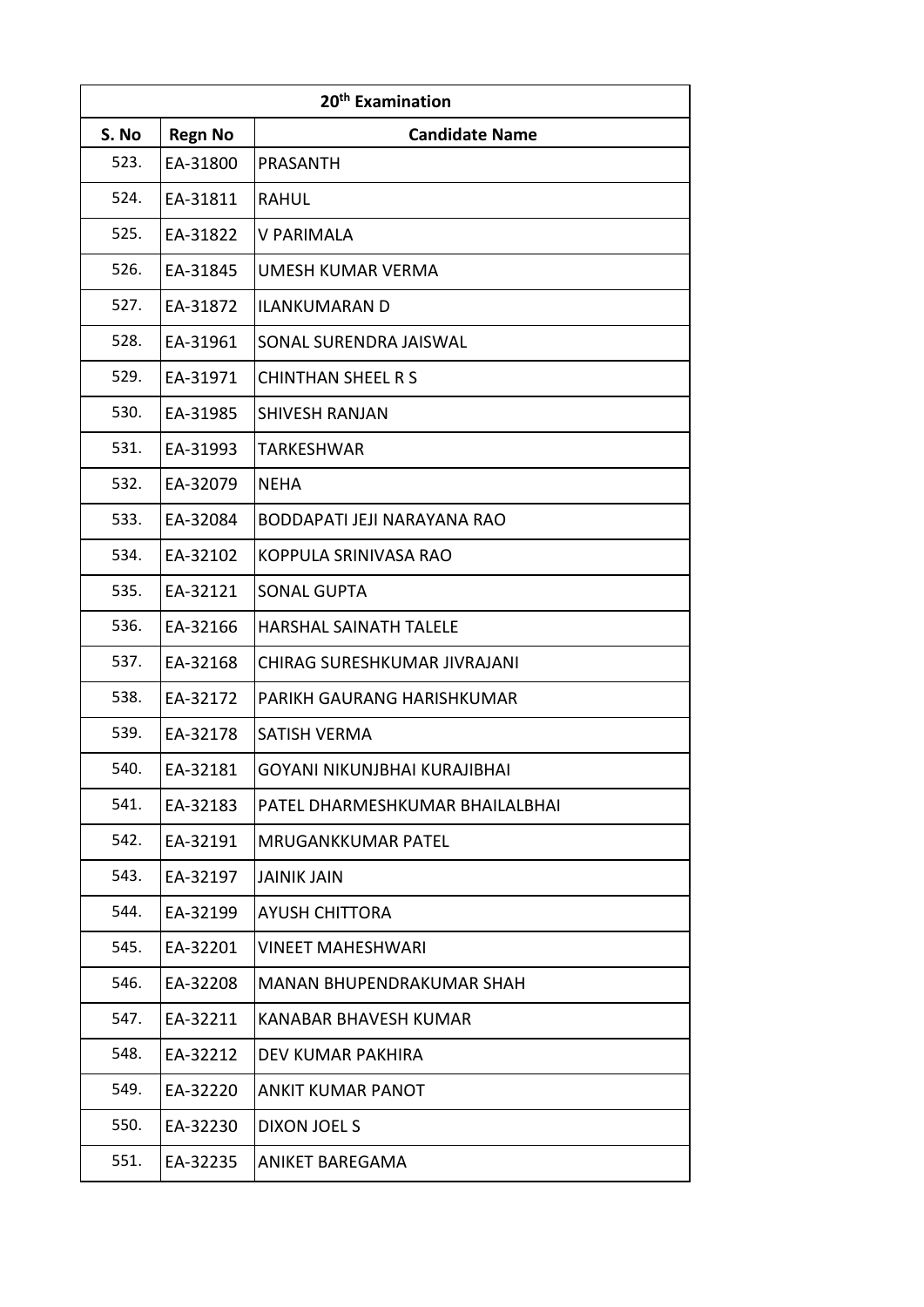| 20 <sup>th</sup> Examination |                |                                 |
|------------------------------|----------------|---------------------------------|
| S. No                        | <b>Regn No</b> | <b>Candidate Name</b>           |
| 552.                         | EA-32236       | <b>GANESWAR PUHAN</b>           |
| 553.                         | EA-32240       | ASHISH DIPAKBHAI DAVE           |
| 554.                         | EA-32268       | ASHISHKUMAR JYANTIBHAI HARKHANI |
| 555.                         | EA-32270       | <b>SHYANI NIL</b>               |
| 556.                         | EA-32273       | <b>APURVA SARAF</b>             |
| 557.                         | EA-32276       | PIYUSH BATAVIYA                 |
| 558.                         | EA-32280       | SAGAR DNYANDEO JAGTAP           |
| 559.                         | EA-32289       | SANTHOSH KUMAR VIJAYAN          |
| 560.                         | EA-32294       | <b>HARISH Y</b>                 |
| 561.                         | EA-32305       | AJAY K                          |
| 562.                         | EA-32327       | <b>SUJAYKUMAR S BETADUR</b>     |
| 563.                         | EA-32333       | YATHARTH KUMAR SHARMA           |
| 564.                         | EA-32335       | <b>VIJAYENDRA V K</b>           |
| 565.                         | EA-32340       | SARAVANAN M                     |
| 566.                         | EA-32345       | KALYAN KUMAR SARKAR             |
| 567.                         | EA-32350       | <b>KAKARLA SATHAR KIRAN</b>     |
| 568.                         | EA-32359       | ANBARASAN                       |
| 569.                         | EA-32388       | ABHIJITH KK                     |
| 570.                         | EA-32394       | <b>MUHAMMED SIDHEEK M</b>       |
| 571.                         | EA-32411       | <b>AKASH JAIN</b>               |
| 572.                         | EA-32421       | <b>SATISH KUMAR SAHU</b>        |
| 573.                         | EA-32428       | <b>SUMIT TIWARI</b>             |
| 574.                         | EA-32430       | <b>MANISH KUMAR</b>             |
| 575.                         | EA-32479       | NIHAR RANJAN BHUYAN             |
| 576.                         | EA-32481       | <b>ABHISHEK MISHRA</b>          |
| 577.                         | EA-32498       | SANTOSH KUMAR GARNAYAK          |
| 578.                         | EA-32513       | <b>SUDHANSU SEKHAR SAHOO</b>    |
| 579.                         | EA-32519       | <b>BISWANATH MALIK</b>          |
| 580.                         | EA-32522       | <b>SARATH KUMAR S</b>           |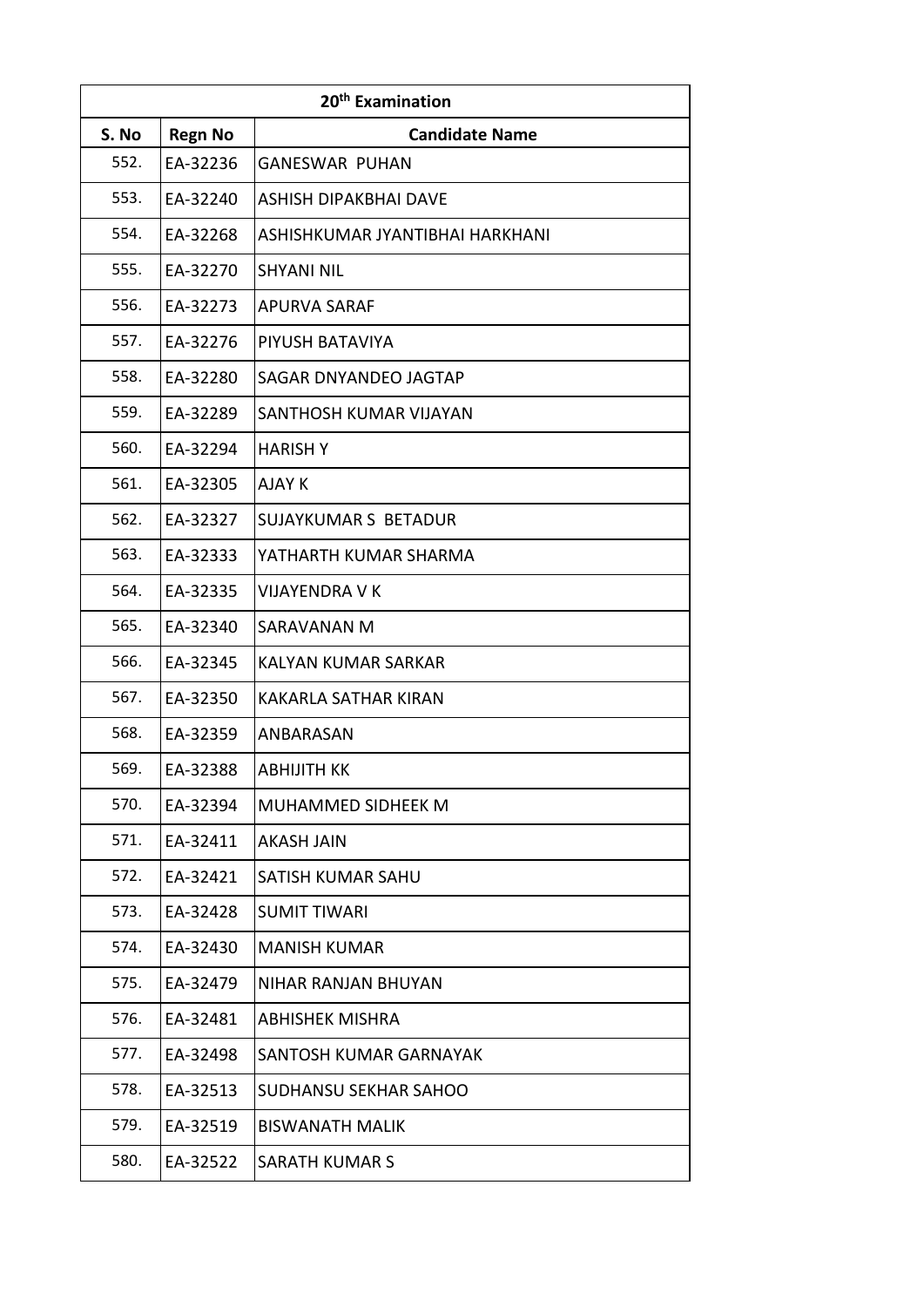| 20 <sup>th</sup> Examination |                |                            |
|------------------------------|----------------|----------------------------|
| S. No                        | <b>Regn No</b> | <b>Candidate Name</b>      |
| 581.                         | EA-32529       | <b>JANARDAN SINGH</b>      |
| 582.                         | EA-32531       | SANGRAM KESHARI SAR        |
| 583.                         | EA-32540       | KRISHNA SAI PORANKI        |
| 584.                         | EA-32556       | AMAYA KUMAR SHARMA         |
| 585.                         | EA-32564       | BODDAPATI SANTHOSH KUMAR   |
| 586.                         | EA-32566       | <b>NEELI NAVEEN KUMAR</b>  |
| 587.                         | EA-32572       | <b>NIRAKAR KHUNTIA</b>     |
| 588.                         | EA-32580       | <b>SK TAUSHIFUR REHMAN</b> |
| 589.                         | EA-32592       | <b>KEWAL KRISHAN</b>       |
| 590.                         | EA-32594       | <b>ONKAR</b>               |
| 591.                         | EA-32595       | <b>AMIT KUMAR</b>          |
| 592.                         | EA-32614       | <b>AASHUTOSH KUMAR</b>     |
| 593.                         | EA-32617       | RAJIV KUMAR WADHWA         |
| 594.                         | EA-32625       | PRABHSIMRAN SINGH          |
| 595.                         | EA-32663       | <b>GANGATHERAN</b>         |
| 596.                         | EA-32668       | <b>LOGESH RAGHU R</b>      |
| 597.                         | EA-32682       | <b>ABUBAKKAR A</b>         |
| 598.                         | EA-32691       | SAKTHIKUMARAN.M            |
| 599.                         | EA-32708       | NITHYA.K                   |
| 600.                         | EA-32712       | <b>G.VIJAYAKUMAR</b>       |
| 601.                         | EA-32714       | <b>TV ARUL KUMAR</b>       |
| 602.                         | EA-32727       | <b>RAMESH RAJASEKERAN</b>  |
| 603.                         | EA-32740       | <b>BASIL</b>               |
| 604.                         | EA-32742       | CHALASANI CHIRANJEEVI      |
| 605.                         | EA-32746       | SIVAKUMAR C.R              |
| 606.                         | EA-32755       | <b>UDHAYASREE V</b>        |
| 607.                         | EA-32756       | <b>SURESH KUMAR S</b>      |
| 608.                         | EA-32758       | <b>SIVARAJ P</b>           |
| 609.                         | EA-32760       | GOPINATH.G                 |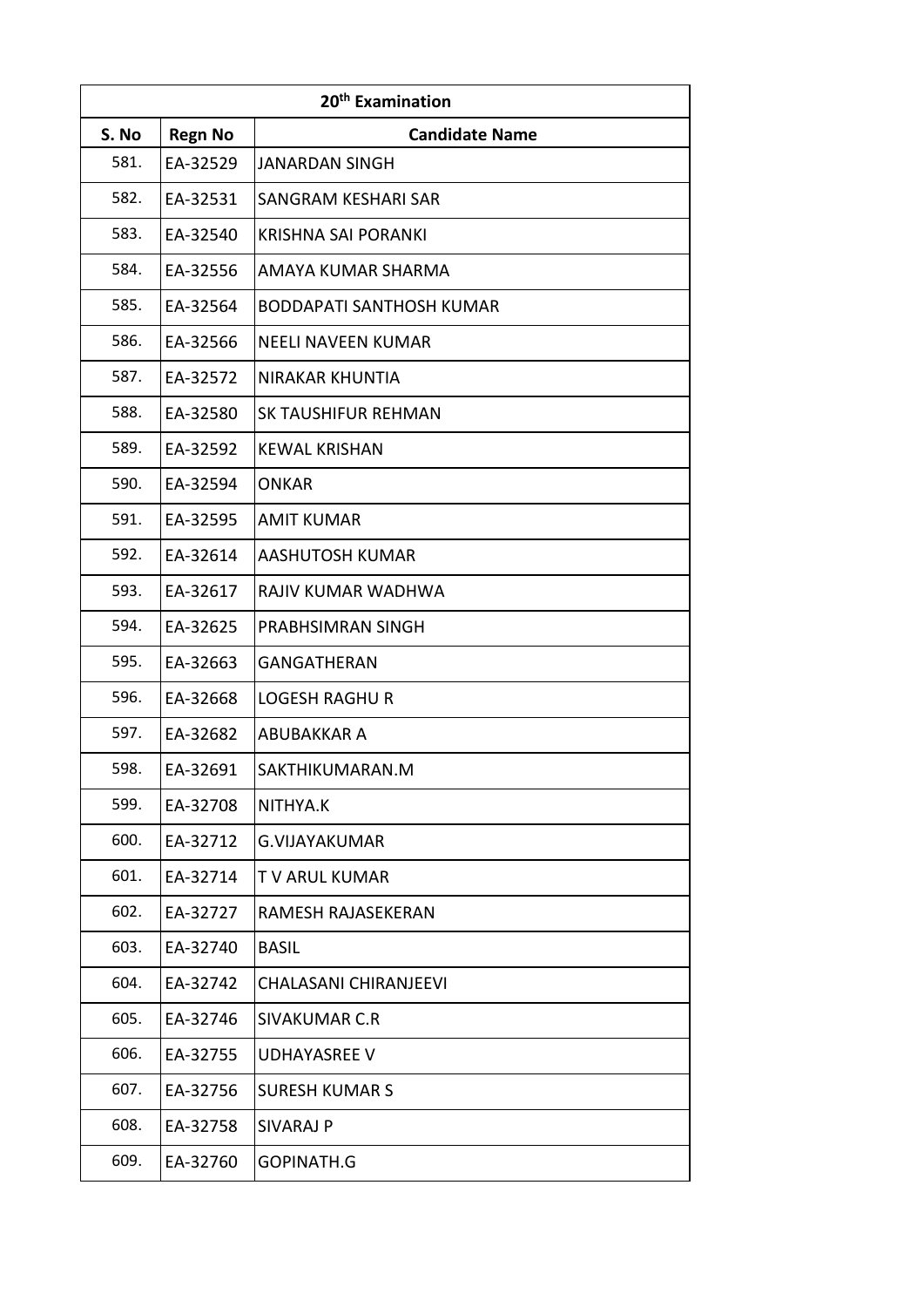| 20 <sup>th</sup> Examination |                |                            |
|------------------------------|----------------|----------------------------|
| S. No                        | <b>Regn No</b> | <b>Candidate Name</b>      |
| 610.                         | EA-32764       | HARSHA VARDHAN MEKA        |
| 611.                         | EA-32765       | K.BALASUBRAMANIAN          |
| 612.                         | EA-32770       | DURGA SAMPATHKUMAR         |
| 613.                         | EA-32778       | <b>SURENDHAR</b>           |
| 614.                         | EA-32795       | NANDEESHWARAN R            |
| 615.                         | EA-32806       | PREMKUMAR                  |
| 616.                         | EA-32816       | SRINIVASAN D               |
| 617.                         | EA-32817       | HARI HARA SWAMINATHAN. N   |
| 618.                         | EA-32834       | <b>VIJAYAKUMAR.P</b>       |
| 619.                         | EA-32861       | SELVAKUMAR P               |
| 620.                         | EA-32862       | <b>VINOD KUMAR PJ</b>      |
| 621.                         | EA-32864       | <b>PRAVEEN P</b>           |
| 622.                         | EA-32879       | <b>VINEETH CHANDRAN</b>    |
| 623.                         | EA-32887       | PRASHANT KUMAR             |
| 624.                         | EA-32896       | MUTHUKUMARAN               |
| 625.                         | EA-32904       | <b>SUBITH N</b>            |
| 626.                         | EA-32908       | SIVA KUMAR MUTYALA PALLI   |
| 627.                         | EA-32911       | DEEPARAJ                   |
| 628.                         | EA-32912       | ROSHITH P ANIRUDHAN        |
| 629.                         | EA-32927       | <b>RAKESH KUMAR</b>        |
| 630.                         | EA-32938       | <b>VARUN KUMAR RAI</b>     |
| 631.                         | EA-32942       | <b>GAURAV SINGH</b>        |
| 632.                         | EA-32947       | <b>AJAY K KAITHAL</b>      |
| 633.                         | EA-32957       | DESAVATHU JAYA BALAJI NAIK |
| 634.                         | EA-32965       | KRISHNA CHANDRA KUMAR      |
| 635.                         | EA-32975       | <b>DEEPIKA SHARMA</b>      |
| 636.                         | EA-32977       | <b>RAHUL BISHT</b>         |
| 637.                         | EA-32987       | <b>VINAY TRIVEDI</b>       |
| 638.                         | EA-33007       | <b>RUPESH KUMAR SINGH</b>  |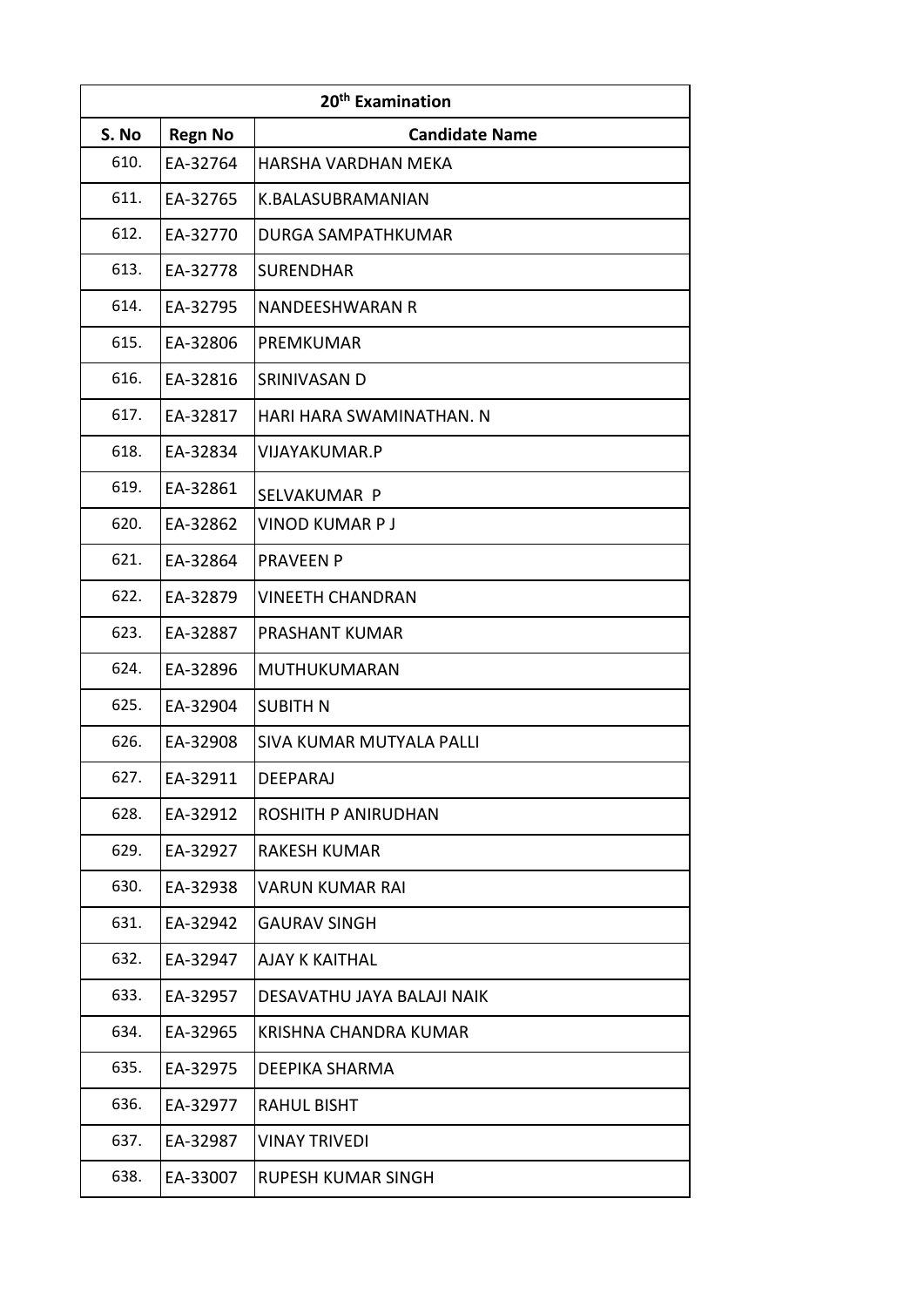| 20 <sup>th</sup> Examination |                |                               |
|------------------------------|----------------|-------------------------------|
| S. No                        | <b>Regn No</b> | <b>Candidate Name</b>         |
| 639.                         | EA-33011       | <b>MANOJ BHALLA</b>           |
| 640.                         | EA-33013       | <b>ASHISH KUMAR</b>           |
| 641.                         | EA-33014       | <b>PRACHI SAINI</b>           |
| 642.                         | EA-33021       | YASHBIR SINGH                 |
| 643.                         | EA-33023       | <b>VIKRAM BHARDWAJ</b>        |
| 644.                         | EA-33028       | <b>ANKIT JAIN</b>             |
| 645.                         | EA-33033       | <b>AJAY SHARMA</b>            |
| 646.                         | EA-33042       | <b>ANIKET KUMAR SINHA</b>     |
| 647.                         | EA-33046       | <b>NEHA GAMBHIR</b>           |
| 648.                         | EA-33055       | AKHILESH KUMAR VARSHNEY       |
| 649.                         | EA-33078       | YOGESH RAMESH KUWAR           |
| 650.                         | EA-33086       | <b>VINAY KANT</b>             |
| 651.                         | EA-33089       | <b>DEEPAK KUMAR RAI</b>       |
| 652.                         | EA-33101       | <b>ANAND KUMAR</b>            |
| 653.                         | EA-33105       | <b>ROHIT KUMAR</b>            |
| 654.                         | EA-33107       | <b>SHUBHAM GROVER</b>         |
| 655.                         | EA-33113       | RAVI RAMADHAR SINGH           |
| 656.                         | EA-33138       | <b>UJJWAL GAUR</b>            |
| 657.                         | EA-33158       | PRADEEP KUMAR VAISH           |
| 658.                         | EA-33182       | <b>RAJKUMAR</b>               |
| 659.                         | EA-33204       | <b>RAGHAV PACHOURI</b>        |
| 660.                         | EA-33217       | <b>SHAKTI BHARDWAJ</b>        |
| 661.                         | EA-33251       | RAI JAINAINDRA SUBHASHCHANDRA |
| 662.                         | EA-33255       | <b>VEERAVALLI JANAKI RAM</b>  |
| 663.                         | EA-33264       | <b>AJOY KUMAR DASH</b>        |
| 664.                         | EA-33301       | <b>APUROOP MADGULA</b>        |
| 665.                         | EA-33312       | <b>PARSHA DILEEP</b>          |
| 666.                         | EA-33323       | PHANENDRA BABU P              |
| 667.                         | EA-33327       | SABESAN                       |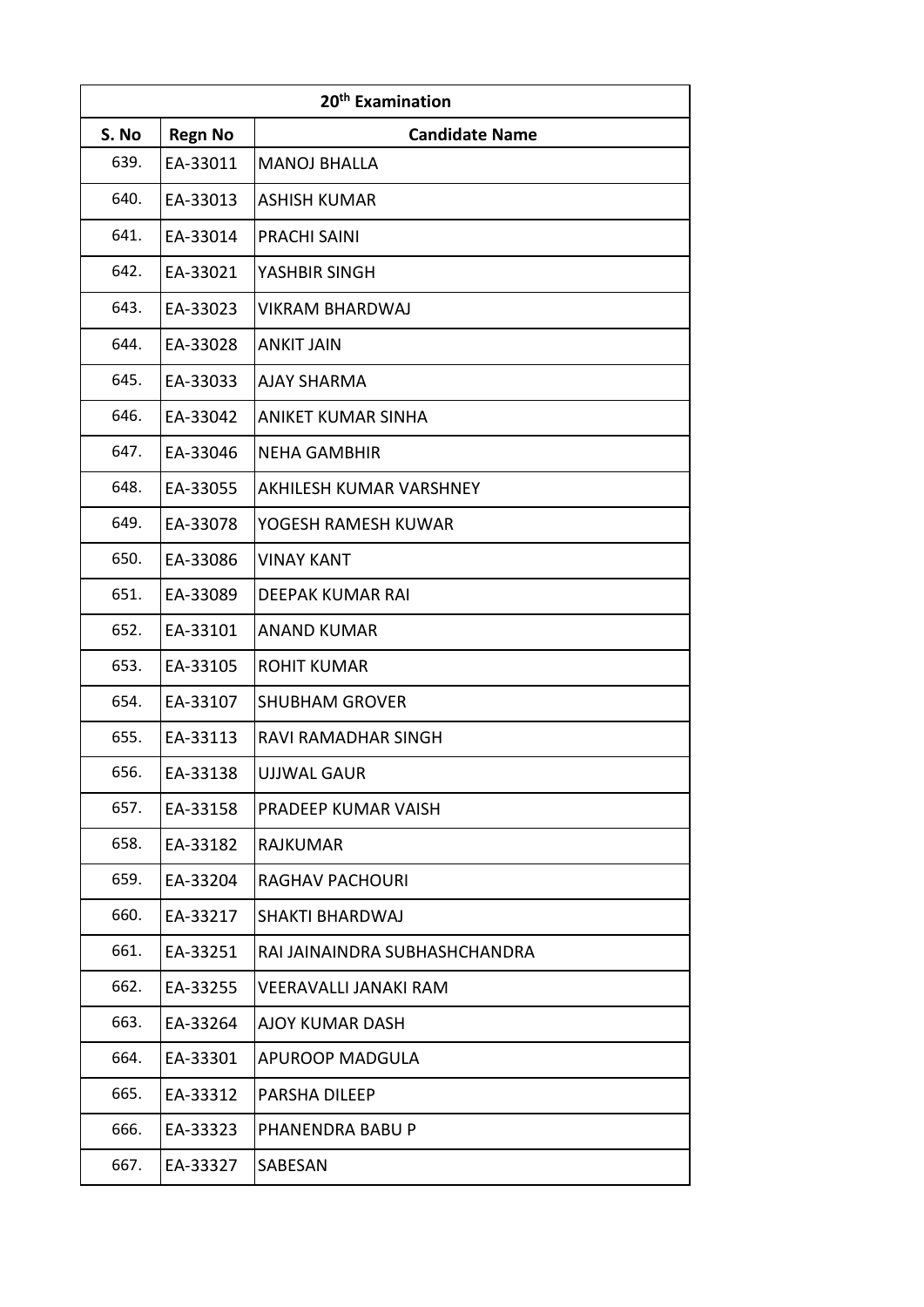| 20 <sup>th</sup> Examination |                |                                    |
|------------------------------|----------------|------------------------------------|
| S. No                        | <b>Regn No</b> | <b>Candidate Name</b>              |
| 668.                         | EA-33331       | <b>SHISHIR KUMAR</b>               |
| 669.                         | EA-33344       | <b>KAMPLI DURGA SINDHURA</b>       |
| 670.                         | EA-33365       | TATAVOLU SATYA VENKATA CHANDRA RAO |
| 671.                         | EA-33368       | MOMIDI BHARGAVA NARAYANA           |
| 672.                         | EA-33371       | P R RAJKAMAL                       |
| 673.                         | EA-33380       | <b>SHAIK DANDU IMRASH</b>          |
| 674.                         | EA-33381       | RAMANJANEYULU KAMBALA              |
| 675.                         | EA-33382       | SRINIVASA SANTOSH PAVAN GODUGULA   |
| 676.                         | EA-33388       | <b>SANJAY S</b>                    |
| 677.                         | EA-33392       | <b>M.SRINIVAS</b>                  |
| 678.                         | EA-33401       | <b>KUNCHALA KRISHNA</b>            |
| 679.                         | EA-33404       | <b>CHAITANYA DURGA</b>             |
| 680.                         | EA-33413       | <b>B.S.MOUNIKA</b>                 |
| 681.                         | EA-33423       | RAJASHEKHAR ANUMANDLA              |
| 682.                         | EA-33431       | <b>VENNAM SAMUEL SUSMITH</b>       |
| 683.                         | EA-33433       | <b>HEMANT KALRA</b>                |
| 684.                         | EA-33440       | <b>JIJO FRANCIS</b>                |
| 685.                         | EA-33445       | <b>VENKATACHALAM N</b>             |
| 686.                         | EA-33450       | KHAJA MURALI DASARI                |
| 687.                         | EA-33458       | RAMA KRISHNA AKELLA                |
| 688.                         | EA-33461       | <b>JEEVAN KISHORE THOGITI</b>      |
| 689.                         | EA-33462       | <b>DOOSA SURESH</b>                |
| 690.                         | EA-33463       | P SHRADDHA NANDA                   |
| 691.                         | EA-33477       | <b>VISWANATH AKELLA</b>            |
| 692.                         | EA-33490       | <b>ASHOK PEDDI</b>                 |
| 693.                         | EA-33508       | <b>DODDI JAGADEESH</b>             |
| 694.                         | EA-33514       | <b>RAJEEV KUMAR</b>                |
| 695.                         | EA-33532       | <b>ASHOKREDDY REGURI</b>           |
| 696.                         | EA-33538       | <b>VANGA MAHENDAR REDDY</b>        |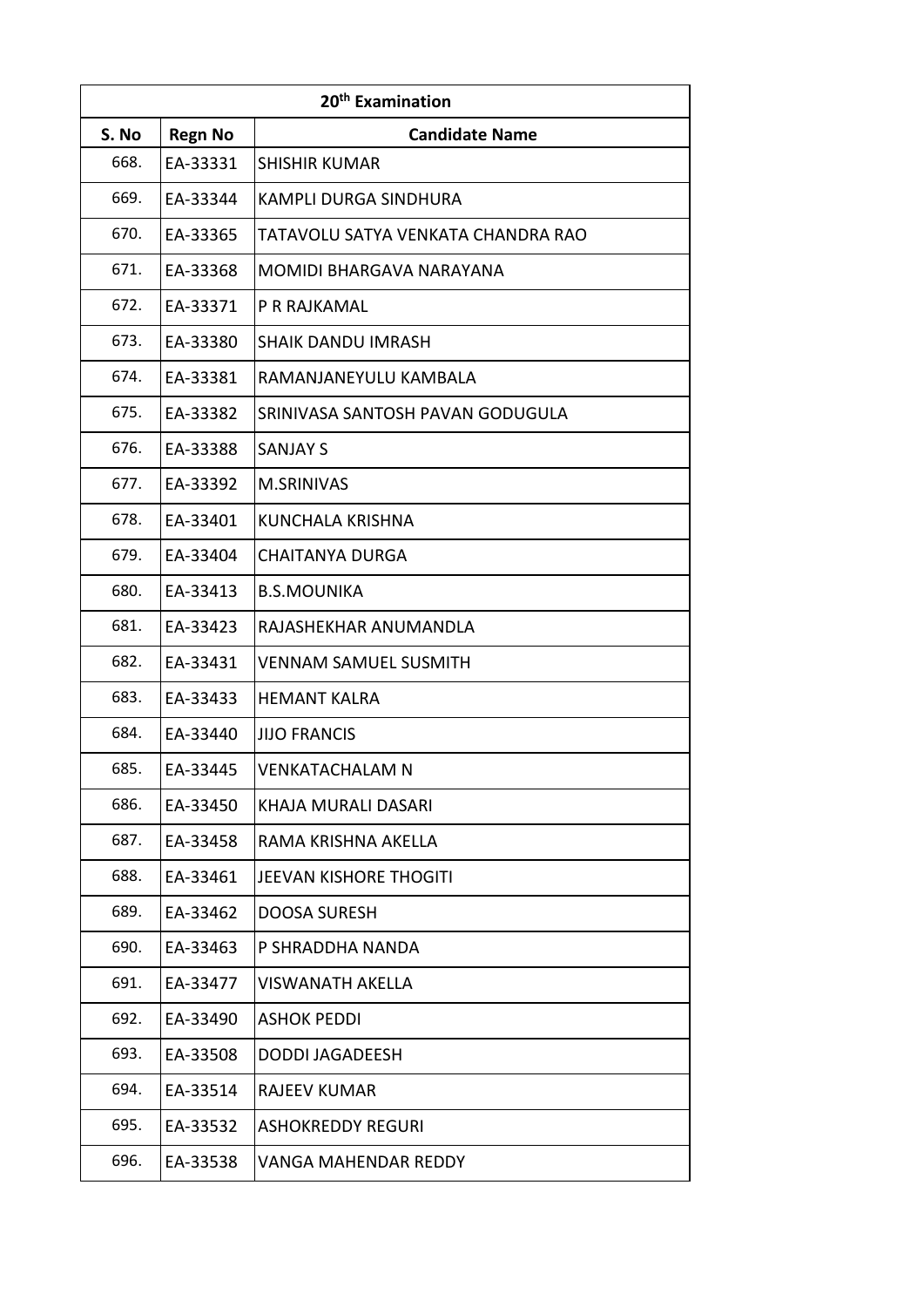| 20 <sup>th</sup> Examination |                |                             |  |  |
|------------------------------|----------------|-----------------------------|--|--|
| S. No                        | <b>Regn No</b> | <b>Candidate Name</b>       |  |  |
| 697.                         | EA-33556       | <b>VIJAYANT RAJPOOT</b>     |  |  |
| 698.                         | EA-33561       | DHARMENDRA YADAV            |  |  |
| 699.                         | EA-33567       | <b>BHASKAR KAUSHIK</b>      |  |  |
| 700.                         | EA-33574       | <b>SUNIL KUMAR NIGAM</b>    |  |  |
| 701.                         | EA-33595       | <b>NEERAV PANCHAL</b>       |  |  |
| 702.                         | EA-33610       | NAVEEN KUMAR MEENA          |  |  |
| 703.                         | EA-33623       | <b>SANJAY PALIWAL</b>       |  |  |
| 704.                         | EA-33627       | SHIBU IDICULA               |  |  |
| 705.                         | EA-33635       | PRAVEEN CHOUDHARY           |  |  |
| 706.                         | EA-33660       | SOMNATH SA                  |  |  |
| 707.                         | EA-33662       | <b>SHYAMAL ROY</b>          |  |  |
| 708.                         | EA-33672       | NIRDOSH KUMAR GUPTA         |  |  |
| 709.                         | EA-33686       | RAJESH KUMAR SINGH          |  |  |
| 710.                         | EA-33725       | <b>TANMOY MOULIK</b>        |  |  |
| 711.                         | EA-33729       | <b>MOHINDER SINGH PATEL</b> |  |  |
| 712.                         | EA-33736       | <b>SOUMEN ROY</b>           |  |  |
| 713.                         | EA-33744       | <b>ARINDAM MONDAL</b>       |  |  |
| 714.                         | EA-33746       | SUDHAKARA RAMAKRISHNA       |  |  |
| 715.                         | EA-33747       | <b>SHYAM SUNDAR HALDER</b>  |  |  |
| 716.                         | EA-33751       | PRAMOD K BHATTACHARYA       |  |  |
| 717.                         | EA-33756       | <b>JOYDEV GANGULY</b>       |  |  |
| 718.                         | EA-33761       | <b>SAYANTAN MONDAL</b>      |  |  |
| 719.                         | EA-33766       | RAJNISH KUMAR MALLICK       |  |  |
| 720.                         | EA-33779       | <b>PRADIP KUMAR SEN</b>     |  |  |
| 721.                         | EA-33784       | RAPOLU JAYAPRAKASH          |  |  |
| 722.                         | EA-33791       | <b>JHANTU MAHATO</b>        |  |  |
| 723.                         | EA-33794       | WASEEM SIDDIQUI             |  |  |
| 724.                         | EA-33811       | MHATRE YOGESH KALURAM       |  |  |
| 725.                         | EA-33813       | ANEESH K G                  |  |  |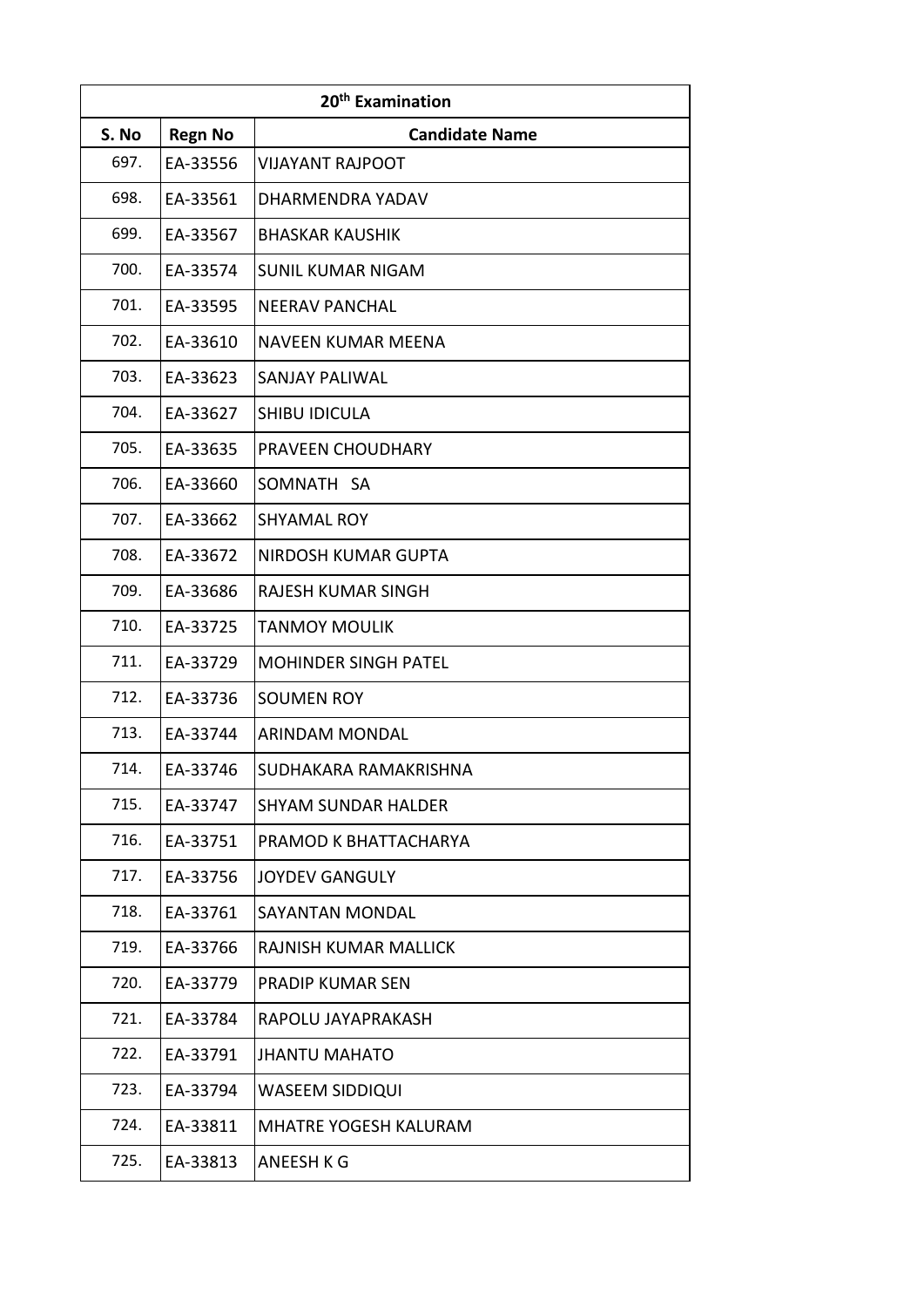| 20 <sup>th</sup> Examination |                |                                   |  |  |
|------------------------------|----------------|-----------------------------------|--|--|
| S. No                        | <b>Regn No</b> | <b>Candidate Name</b>             |  |  |
| 726.                         | EA-33814       | <b>ROHIT GUPTA</b>                |  |  |
| 727.                         | EA-33818       | <b>RANJIT DESHMUKH</b>            |  |  |
| 728.                         | EA-33824       | AMIT KAUSHIK SHAH                 |  |  |
| 729.                         | EA-33834       | <b>GANESH DILIPRAO PATIL</b>      |  |  |
| 730.                         | EA-33848       | <b>MANISH PARASMAL BOHARA</b>     |  |  |
| 731.                         | EA-33878       | <b>AMAR SINGH CHOUDHARY</b>       |  |  |
| 732.                         | EA-33886       | <b>SHASHANK KAMTHEKAR</b>         |  |  |
| 733.                         | EA-33887       | RAVISEN POTANLAL PATLE            |  |  |
| 734.                         | EA-33902       | <b>HARSHBIR SINGH AHLUWALIA</b>   |  |  |
| 735.                         | EA-33914       | MUHAMMAD SALMAN                   |  |  |
| 736.                         | EA-33920       | <b>ELYAS TAMBE</b>                |  |  |
| 737.                         | EA-33934       | ANAND GAURAV                      |  |  |
| 738.                         | EA-33952       | <b>KISHOR ANAND JOSHI</b>         |  |  |
| 739.                         | EA-34005       | <b>UDAY TIWARI</b>                |  |  |
| 740.                         | EA-34032       | SHAMBHUSHANKAR BINDESHWARI PANDIT |  |  |
| 741.                         | EA-34038       | PRAVIN PRABHAKAR WAGH             |  |  |
| 742.                         | EA-34051       | SANDIP RAMBHAU GAWALI             |  |  |
| 743.                         | EA-34075       | <b>PRASHANT JAIN</b>              |  |  |
| 744.                         | EA-34077       | AMIT SHAMSUNDAR KAMDI             |  |  |
| 745.                         | EA-34078       | SANDIP HARICHAND JADHAO           |  |  |
| 746.                         | EA-34080       | GIRISHKUMAR AJABRAO BALKI         |  |  |
| 747.                         | EA-34091       | <b>SUDHIR</b>                     |  |  |
| 748.                         | EA-34110       | ABHINAV PATHAK                    |  |  |
| 749.                         | EA-34116       | <b>ANU KUMARI</b>                 |  |  |
| 750.                         | EA-34121       | ALKA KUMARI                       |  |  |
| 751.                         | EA-34122       | DHANANJAY KUMAR SINGH             |  |  |
| 752.                         | EA-34130       | NIRANJAN VASANT KURHE             |  |  |
| 753.                         | EA-34143       | <b>DEELIP CHINTAMAN PATIL</b>     |  |  |
| 754.                         | EA-34177       | AVINASH KUMAR SINGH               |  |  |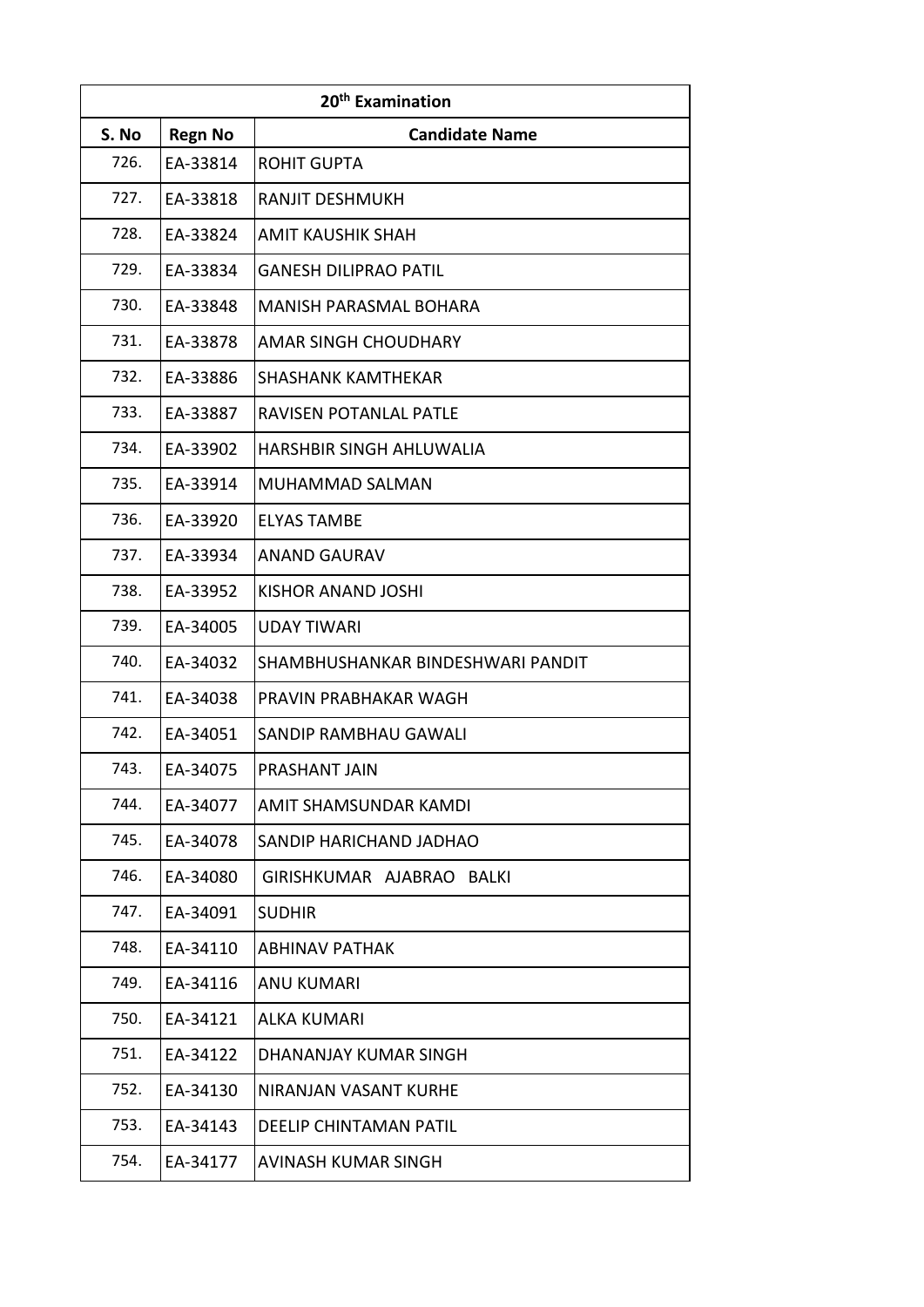|       | 20 <sup>th</sup> Examination |                               |  |  |  |
|-------|------------------------------|-------------------------------|--|--|--|
| S. No | <b>Regn No</b>               | <b>Candidate Name</b>         |  |  |  |
| 755.  | EA-34185                     | ROHAN SURESH CHAVAN           |  |  |  |
| 756.  | EA-34187                     | <b>SHASHIKANT SHEREGAR</b>    |  |  |  |
| 757.  | EA-34208                     | SWAPNIL SAHEBRAO GIRAWALE     |  |  |  |
| 758.  | EA-34255                     | <b>ABHIJEET DILIP GAIKWAD</b> |  |  |  |
| 759.  | EA-34257                     | <b>SREELEKHA ARUN</b>         |  |  |  |
| 760.  | EA-34278                     | <b>MANOJ ADWANI</b>           |  |  |  |
| 761.  | EA-34288                     | KAVENDRA ASHOKRAO THAKARE     |  |  |  |
| 762.  | EA-34310                     | <b>ANUP</b>                   |  |  |  |
| 763.  | EA-34314                     | NIDHI KESHARWANI              |  |  |  |
| 764.  | EA-34325                     | <b>MALTRAN JOSHI</b>          |  |  |  |
| 765.  | EA-34337                     | <b>VIKALP TIWARI</b>          |  |  |  |
| 766.  | EA-34338                     | <b>VIVEK TRIPATHI</b>         |  |  |  |
| 767.  | EA-34341                     | <b>VIVEK MINJ</b>             |  |  |  |
| 768.  | EA-34351                     | <b>ASHISH AGRAWAL</b>         |  |  |  |
| 769.  | EA-34356                     | <b>DEEP KUMAR</b>             |  |  |  |
| 770.  | EA-34357                     | <b>RANJEET KUMAR</b>          |  |  |  |
| 771.  | EA-34359                     | ABHISHEK AVINASH KATWARE      |  |  |  |
| 772.  | EA-34360                     | <b>NEETU DEWANGAN</b>         |  |  |  |
| 773.  | EA-34364                     | <b>HANUMAN SONI</b>           |  |  |  |
| 774.  | EA-34374                     | <b>MANISH YADAV</b>           |  |  |  |
| 775.  | EA-34376                     | <b>ANJALI SONI</b>            |  |  |  |
| 776.  | EA-34383                     | <b>SUNNY KUMAR</b>            |  |  |  |
| 777.  | EA-34385                     | POONAM KUMAR                  |  |  |  |
| 778.  | EA-34392                     | <b>MUKESH KUMAR SONI</b>      |  |  |  |
| 779.  | EA-34405                     | PUSHPENDRA KUMAR CHAURASIA    |  |  |  |
| 780.  | EA-34416                     | <b>ANKIT KUMAR GUPTA</b>      |  |  |  |
| 781.  | EA-34446                     | <b>SUDIP PAUL</b>             |  |  |  |
| 782.  | EA-34449                     | <b>ALOK KUMAR JHA</b>         |  |  |  |
| 783.  | EA-34470                     | <b>VIKASH KUMAR</b>           |  |  |  |